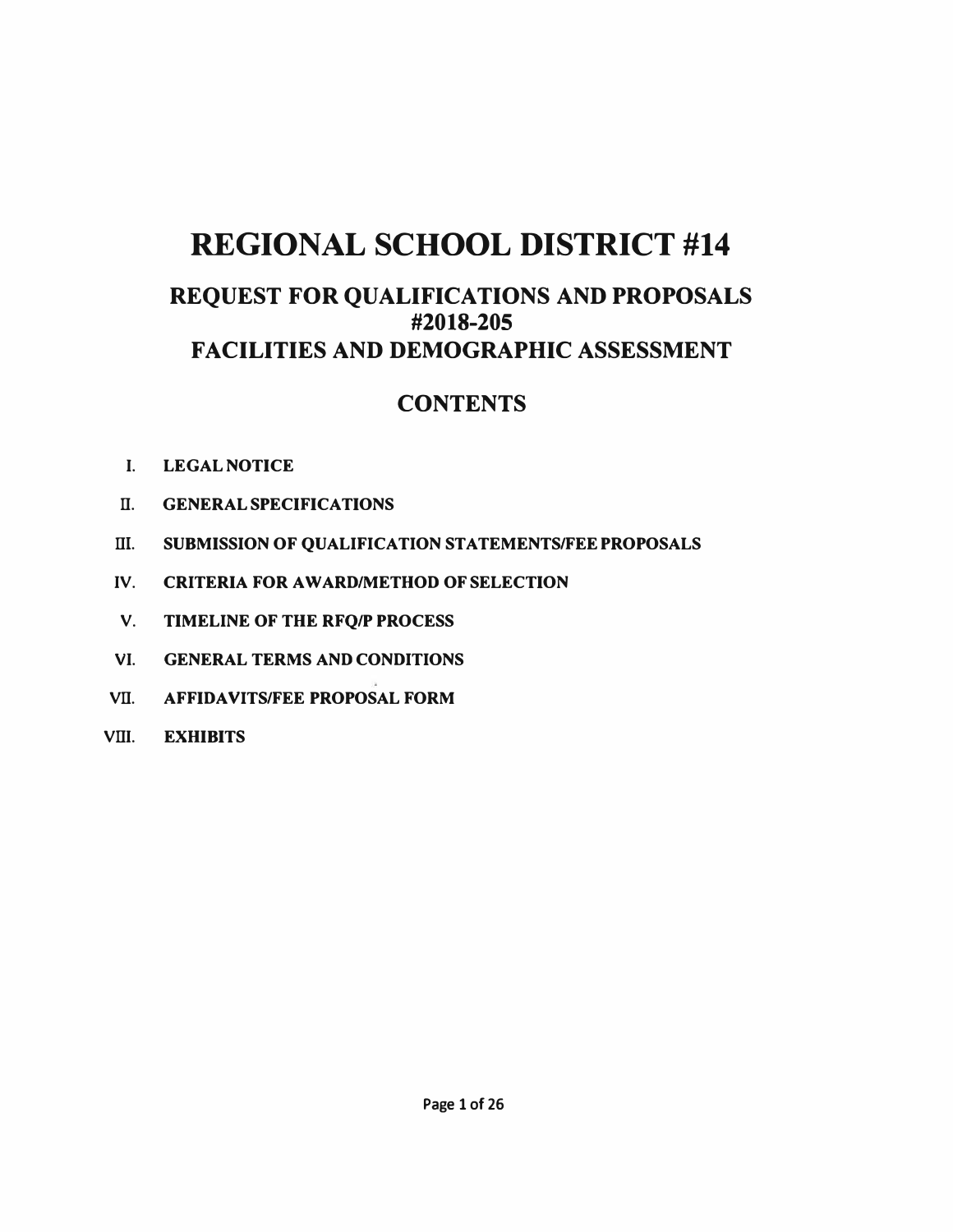# **I. LEGAL NOTICE**

#### **REGIONAL SCHOOL DISTRICT** #14, **BETHLEHEM AND WOODBURY CONNECTICUT REQUEST FOR QUALIFICATIONS AND PROPOSALS FOR FACILITIES AND DEMOGRAPHIC ASSESSMENT RFP No. 2018-205**

The Regional School District #14 of Bethlehem and Woodbury will receive sealed qualifications and proposals for a facilities condition and demographic assessment of the four (4) Region 14 schools.

Proposals are due no later than 3:00 p.m. on Thursday, February 22, 2018 to: c/o: Mr. Wayne McAllister Director of Finance and Operation Region 14 Central Office 67 Washington A venue Woodbury, CT 06798

#### **A** *non-mandatory* **walk-through of the four schools will begin at 9:00 a.m. Wednesday, January 31, 2018 outside the front entrance of Mitchell Elementary School, 14 School St. Woodbury CT 06798**

The documents comprising the Bid Specifications may be obtained on the Region's website, www.ctregl4.org under "Board of Education", Building Projects or on the CT DAS contracting portal.

Any addenda will be posted to the Region's website along with the CT DAS contracting portal. All finns are responsible for checking for new addenda. Proposals will be opened and read aloud at 3:00 p.m., Thursday, February 22, 2018, Region 14 Central Office, 67 Washington Av. Woodbury, CT06798

Regional School District #14 reserves the rights to amend or tenninate this Request for Qualifications and Proposals, to reject any or all proposers and proposals, to request additional infonnation, to waive any informalities or nonmaterial deficiencies in a response, and to take any and all other action (including but not limited to the negotiation of contract terms and selection of a proposer/bidder) that, in the Region's sole judgment. Will be in its best interests.

Apha Cutaia-Leonard, Ed. B Superintendent of Schools Director of Finance

-----·----------------------·----------·----------------------------------······-----------------------

**Page 2 of 26**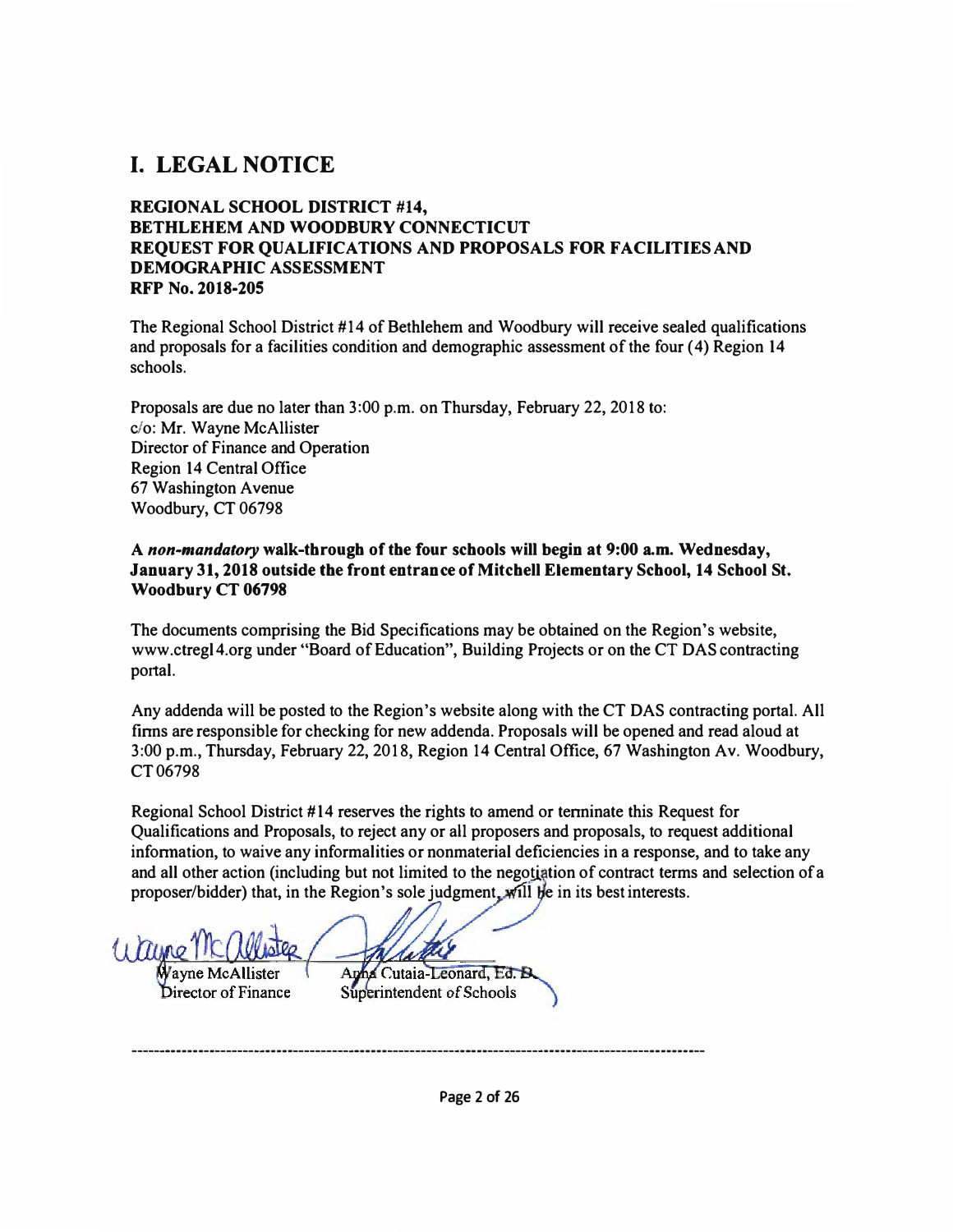# **II. GENERAL SPECIFICATIONS**

### **I. Purpose**

Regional School District #14 (hereinafter, "the District") has decided to undertake a comprehensive condition audit, plant capital renewal, demographic analysis, and planning alternatives to address potential future needs of the District. The purpose of this analysis is to ascertain (1) the present condition of the District's facilities (with the exception of the recent renovations to the high school), (2) whether the physical plants and systems meet the needs of the district's demographic and programmatic needs, (3) what future funding and management programs are required to maintain the functional operations of the facilities, and (4) based upon demographic and facilities study, determine what buildings are needed for future use and/or whether or not redistricting/repurposing of facilities could achieve the desired goals of the District. In general the project has been broken down into four phases: 1) Assessment, 2) Data Analysis, 3) Future Planning and 4) Data. These phases must enable the District to do the following:

- 1. Identify the extent and severity of the deferred maintenance liability.
- 2. Identify what is necessary to adapt and utilize the District's facilities to meet the planned future requirements of the District, the requirements of today's standards and codes, and the needs of changing technology as it impacts space (i.e., facilities adaptation).
- 3. Identify and prioritize deferred maintenance reduction projects that best take advantage of available funds and improve the functional aspects of the facilities.
- 4. Identify the resources needed to maintain the operability, suitability, and value of the physical assets given their current function (i.e., the facilities renewal investment requirement).
- *5.* Identify the building replacement costs and property/building condition indices. Develop a long-range comprehensive financial planning process that protects the value of the District's assets. Such analysis shall include options for the Region to consider as it relates to facility repurposes, redistricting, or modifications for consideration. Each alternative shall have associated capital cost estimates for initial construction activities as well as longer term potential impacts to facility operations and maintenance.
- 6. Develop a tool that supports the District's planning process by providing readily accessible facilities information for the District facilities decision making process.
- 7. Maintain an up-to-date database that supports the above mentioned goals and enables an ongoing process to manage plant assets and their functional use. The system should leverage an inter/intra net structure with relational database technology and full analytical and decision support tools and methodologies.

### **D. Overview**

The District is soliciting interest from firms to conduct a detailed condition assessment, perform a capital renewal analysis of its facilities, perform a demographic analysis for school enrollment, provide a full hard copy report and potentially install either program software or a web-based facility management system for use by the District's facilities and management personnel. This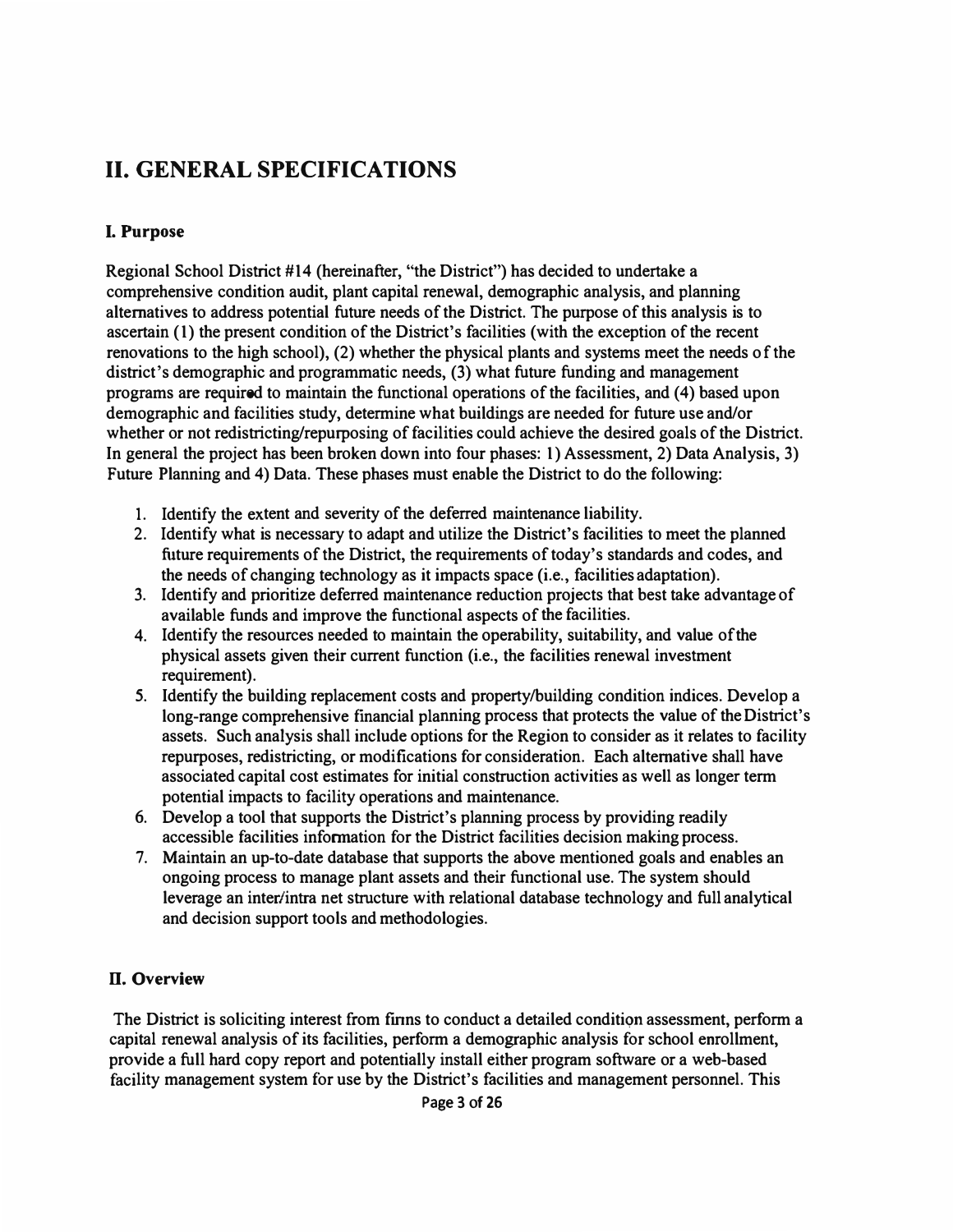program software will systematize maintenance and use facility condition and cost data that enables strategic capital reinvestment planning and the integration of physical assets.

The District facilities are comprised of 4 buildings, totaling approximately 395,314 square feet. A specific listing of the facilities by building, age and location is attached as Exhibit"A".

In general, the objectives of the proposed project are the following:

- A. Identify deficient conditions in terms of deferred maintenance, capital renewal and building and life safety code non-compliance issues.
- **B.** Provide a detailed space analysis/utilization of District facilities using data from the demographic study as well as the facilities assessment to determine the most efficient and effective use of existing facilities.
- C. Devise a method of correction for each deficient condition (Corrective actions).
- D. Classify and prioritize deficient conditions, associated corrective actions, and information concerning building systems and deficiency categories ( cause or nature of deficiency).
- **E.** Provide cost estimates for each correction of each project using published, industry standard construction, facilities maintenance and repair cost estimating data that reflects location and labor types as per the direction of the District
- F. Establish a building component depreciation analysis to forecast renewal investment rates required to maintain facilities over time.
- G. Provide multi-level financial modeling capabilities and the ability to benchmark facility conditions to like buildings.

#### **III. Scope of Service**

#### **A. Phase** I **(Assessment)**

#### **a. Facility Condition Survey**

This contract will require inspections of all facilities as specified herein by architectural and engineering professionals. It will produce an accurate analysis that identifies visible and discernible (through non-destructive means) components and elements requiring maintenance or other planned action.

The facility conditions survey will focus on the following property elements:

 $\square$  Exterior Systems- roofs, walls, window systems, doors

 $\Box$  Interior Construction- walls, doors, flooring, visible structural components

 $\Box$  Interior Finishes: Flooring, ceiling, wall finishes

 $\Box$  Health/Fire/Life Safety systems

 $\Box$  Handicap Accessibility-ADA requirements

 $\Box$  Heating, Ventilation and Air Conditioning

 $\Box$  Plumbing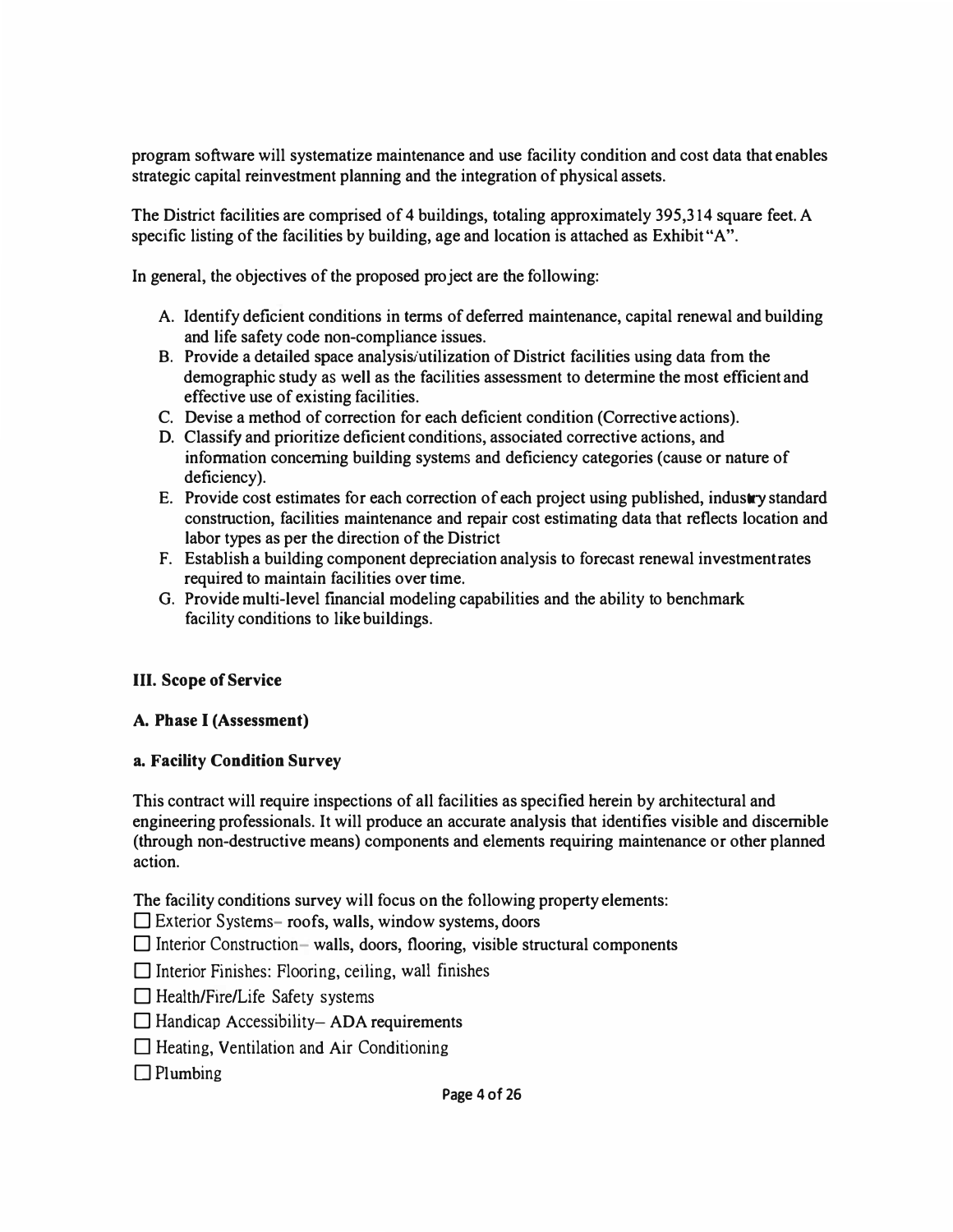| $\Box$ Electrical and Service Distribution                             |
|------------------------------------------------------------------------|
| $\Box$ Fire Suppression                                                |
| $\Box$ Special Electrical Systems, Emergency Power, Telecommunications |
| $\Box$ Special Construction                                            |
| Vertical Transportation                                                |
| $\Box$ Site utilities                                                  |
| $\Box$ Site surface structures (out buildings)                         |
| $\Box$ Exterior Site—driveways, curbing, hard top play areas           |

### *b. Demographic Study*

Provide a ten year student population analysis and projection of space needs under current programming. In addition, the consultant shall provide supporting ADA, building code and Connecticut State Department of Education (CSDE) statutes, polices and guidelines that will assist the District in making future space and student allocations that support population and programmatic needs. Student demographic data analysis methodologies shall be clearly explained and, using such means and methods, provide a hindcasting of the previous IO year population predicted vs. actual. Projected demographics should be statistically presented with potential range of predicted deviation, and compared with Region 14 provided space usage guidelines to align resource allocation with programmatic needs. Recommendations need to include a range of possible solutions for the District to consider as it relates to space configuration and use.

### *c. Integration of Client-Supplied Facility Condition Data*

In addition to observed facilities deficiency conditions, existing client-supplied facility condition data shall be reviewed by the Consultant for possible incorporation into the facility database. The Consultant will review and conduct brief interviews with District officials to determine if the data is suitable and in electronic form, and to determine data integrity and completeness. All client-supplied facility condition data shall be identified as such in the database. Other types of client-supplied data may include any of the following: prior engineering studies, hazardous materials audits, air or water quality studies, or other related facility condition data. Inclusion of existing client-supplied reports, electronic databases or spreadsheets, and other data needs to be considered on a case by case basis.

### *B. Phase* II *(Data Analysis)*

### *a. Prioritization/Categorization/Classification of Audit Data*

Each correction project shall associate within the relational database technology the following four items from which multiple sorts, reports and analysis may be conducted:

### 1. Demographics

Deficiency and/or surplus categories shall be determined, in part, by the demographic projections. As a significant component of planning, the demographic study shall address accuracy and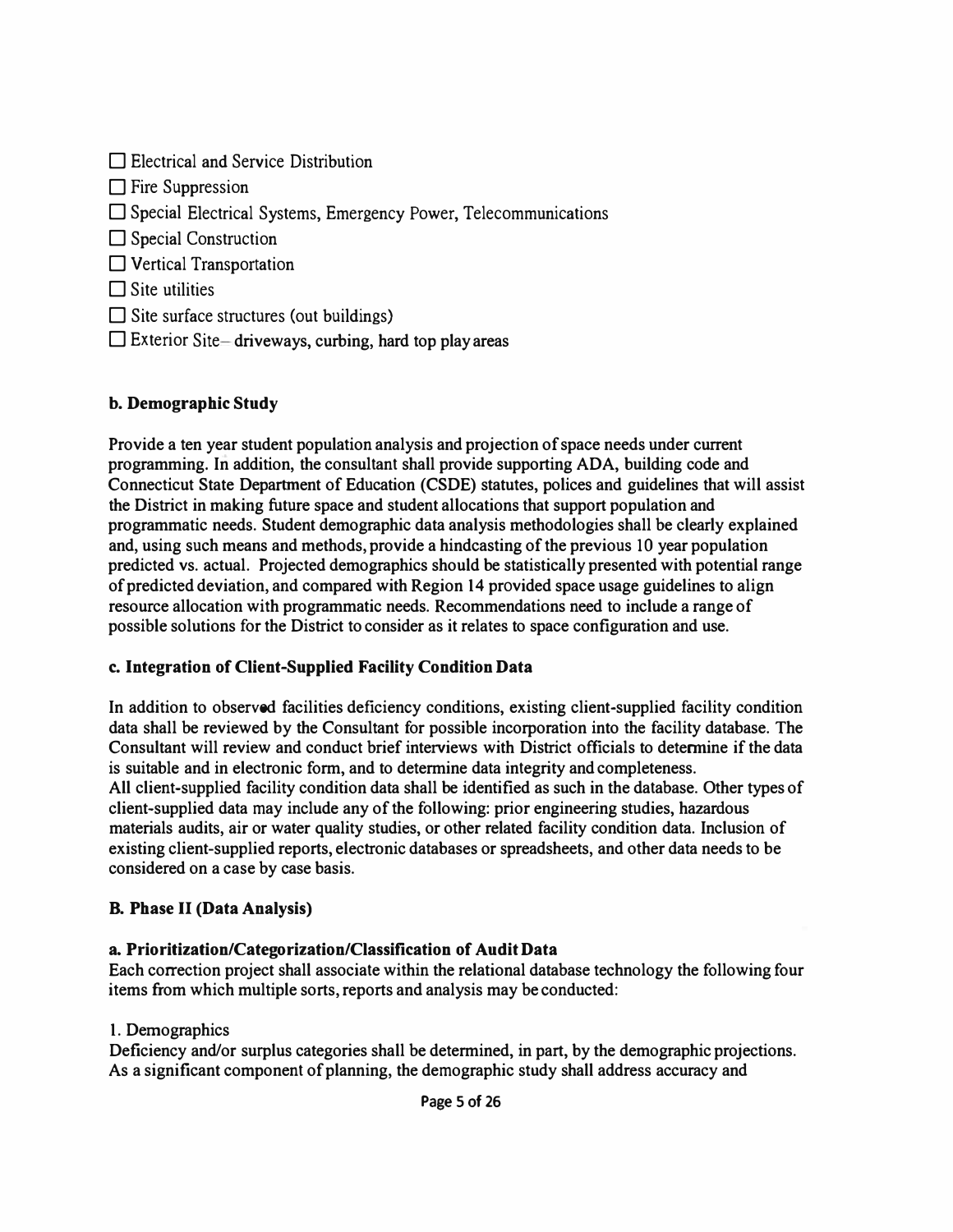reliability of such data and provide the District with a clear understanding of the variables that are taken into consideration as well as those factors that may not be able to be included with the demographic study algorithm.

2. Facility Deficiency Priorities

Each deficiency identified in the field audit shall be prioritized in the following manner:

Priority 1 Current Critical

Conditions in this category require immediate action to:

- a. Correct a cited safety hazard
- b. Stop accelerated deterioration
- c. Return/Keep a facility to/in operation

### Priority 2 Potentially Critical

Conditions in this category, if not corrected expeditiously, will become critical within a year. Situations within this category include:

- a. Intermittent operations
- b. Rapid deterioration
- c. Potential life safety hazards

Priority 3 Necessary - Not yet critical

Conditions in this category require appropriate attention to preclude predictable deterioration or potential downtime and the associated damage or higher costs if deferred further.

#### Priority 4 Recommended

Conditions in this category include items that represent a sensible improvement to existing conditions. These are not required for the most basic function of the facility; however, Priority 4 projects will improve overall usability and/or reduce long-term maintenance costs.

Priority 5 Does not meet current codes/standards - "Grandfathered" conditions in this category include items that do not conform to existing codes, but are "grandfathered' in their condition. No action is required at this time, but should substantial work be undertaken in contiguous areas, certain existing conditions may require correction.

3. Facility Deficiency Categories

Each correction project identified shall be assigned one of the following categories:

□ Life-Safety Code Compliance

 $\Box$  Building Code Compliance

 $\square$  Accessibility Code Compliance (ADA)

 $\Box$  Building Integrity

 $\Box$  Functionality

• Curriculum / Instructional needs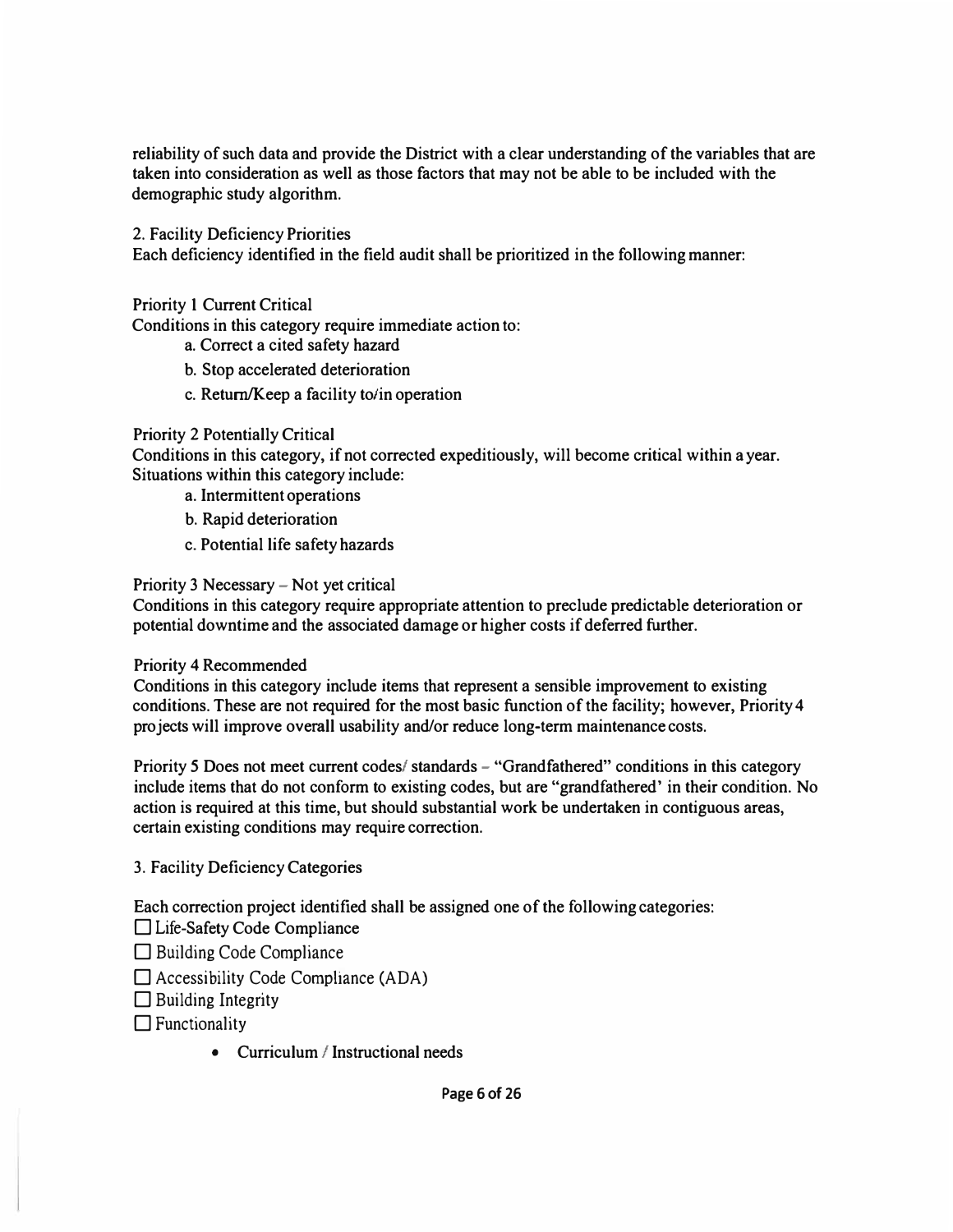• CSDE programmatic recommendations

### □ Appearance

### $\Box$  Energy

 $\square$  Environmental: (as provided in District supplied facilities condition data)

- ASBM (asbestos containing building material)
- PCBs
- Lead-Based paints
- CFCs
- IAQ (Indoor air quality)
- Water Quality

The above categories represent sample definitions and may be revised to meet the requirements of District through the initial stages of the audit process.

### 4. Classification

Each deficiency shall be classified by the major property components identified for survey in the field. That is, each deficiency shall be either of the following classifications: Programmatic Needs; Site; Exterior Systems; Interior Systems; Interior Finishes; Health/Fire/Life Safety Systems; Handicap Accessibility; Heating Ventilation and Air Conditioning; Plumbing; Electrical and Service Distribution; Special Electrical Systems; Fire Suppression; Special Construction, or Vertical Transportation.

### 5. User Specified Classifications

In addition to the standard categories and classifications available within the software system, District should have the ability to edit support tables to allow for District specified classifications to be added to the above list.

### *C. Phase* **III** *{Future Planning)*

### *a. Correction - Deficient Facility Conditions*

For every deficient condition identified in the audit, a means of correcting the condition {a correction project) shall be developed. Each correction project shall entail a detailed description of the methods and quantities of labor and materials necessary to conduct the work. A detailed, multiple line item, construction estimate will also be developed. The estimates shall be based upon R.S. Means Construction and Facilities Maintenance and Repair Costs data and estimating format. Where appropriate, and at the direction of the District, multiple correction methodologies should be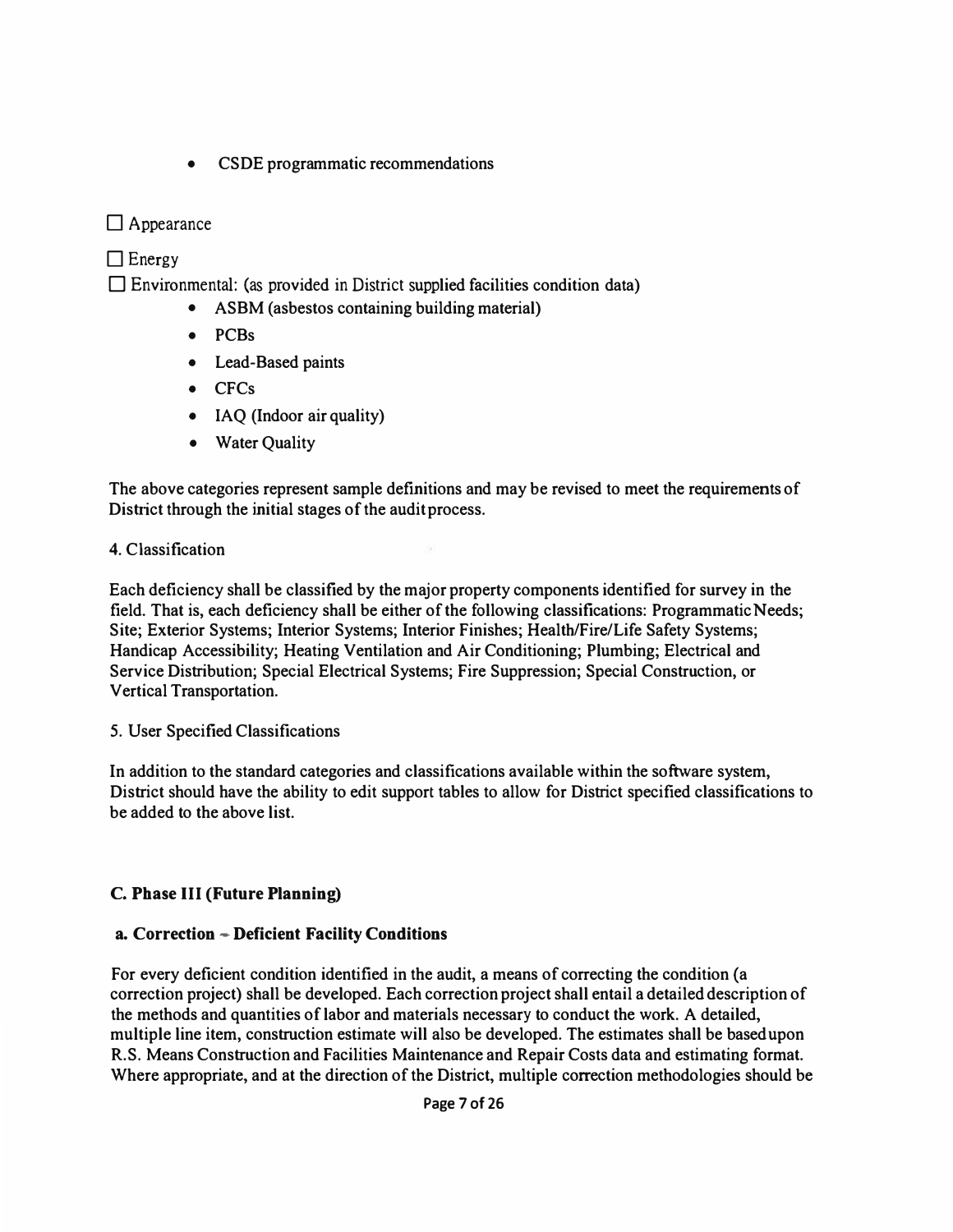developed indicating the range of possible corrective measures and the associated costs. The computerized system shall enable toggling between multiple corrections methodologies at user's discretion.

Each correction project shall be assigned a unique identifier within the computerized system and shall enable correction tracking by District staff as deficiencies are corrected.

### **b. Targeting and Benchmarking**

The system should be capable of targeting and benchmarking facilities and building condition and performance. Benchmarking of the facilities condition index should follow standard industry practices.

### **c. Facility Renewal or Decommission Calculations**

Identifying the rate of reinvestment required to maintain components of the facility as they degrade and become unusable is critical to the long-range planning and funding of the facilities. The consultant shall analyze and model the rates of degradation of each facility and report on the required reinvestment rate on an annual basis to replace components as such components become dysfunctional. In addition, the consultant will assess the benefits of the possible cessation of use of a specific District facility, including but not limited to calculating potential income from surplus property sale, as well as annual savings from property disposal. Elements of the analysis will include:

1. Identification of the approximate replacement cost of each building and building component.

2. Rates of standard degradation of each component and the cost to replace/refurbish/sell that component.

3. Current condition of each building component.

4. The ability to analyze multi-year outlooks and various combinations of building type reinvestment/disposal rates/savings.

The system should also be capable of generating multi-level financial modeling based on the deferred maintenance backlog, capital renewal and selected time frame. The system should be capable of analyzing and projecting funding/savings for time periods up to 50 years.

### **d. Project Planning**

The system should provide the ability to create, track, and execute actual projects. The system will aggregate projects into contract packages or bundles of projects for more cost-effective contracting/ purchasing/ correction. In doing so, the system will enable the interactive analysis of various correction projects to analyze the most cost-effective approach for the work, giving the District the ability to develop logical and strategic deferred maintenance reduction plans and capital expenditure plans most appropriate to budget allocations.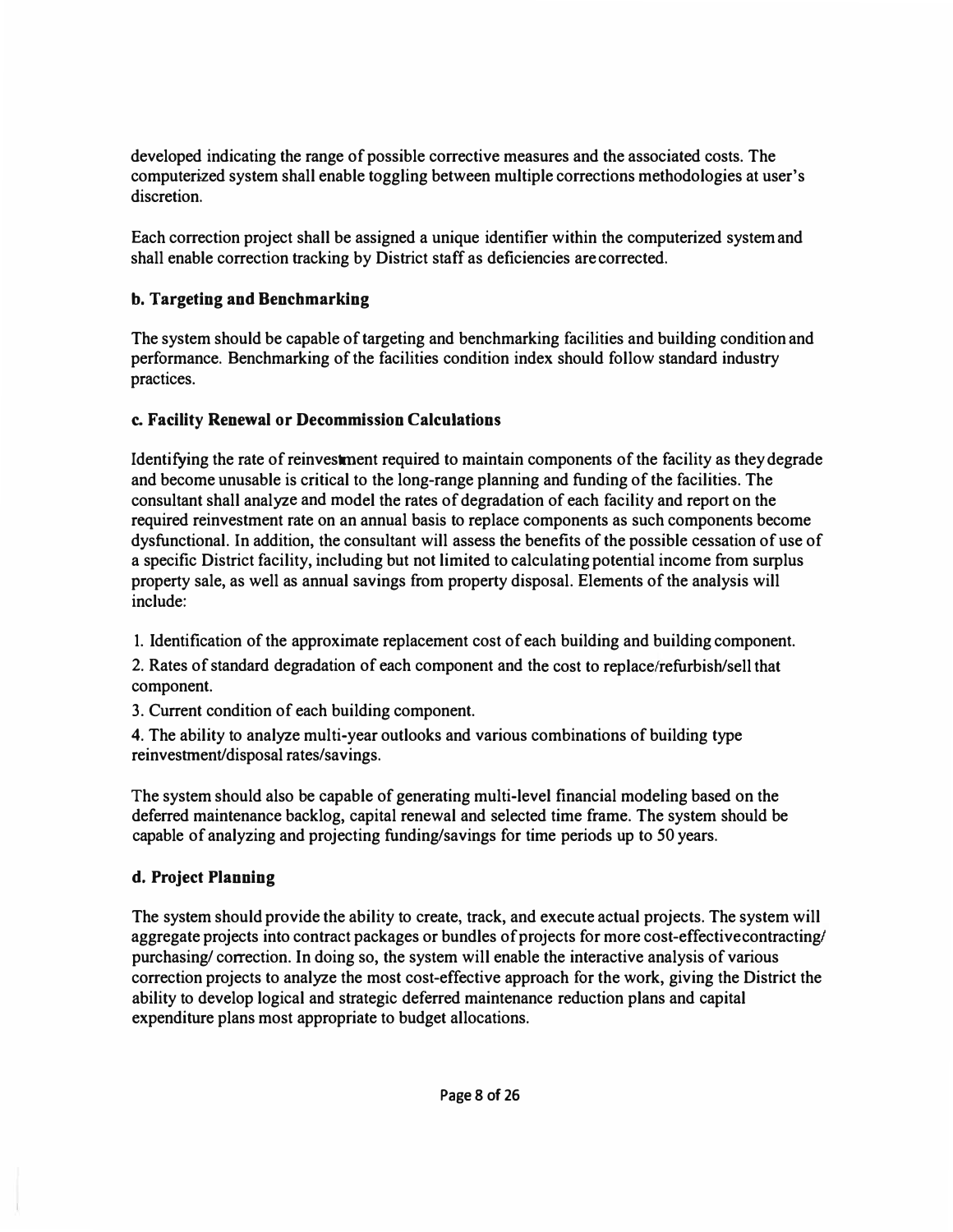### *D. Phase IV (Data)*

- a) The data will be comprehensive and give the District the ability to project and analyze costs for deferred maintenance and capital renewal.
- b) Data will be provided in a format that the District can import into readily available software, such as Excel or Access (e.g. tab delimited or comma separated values)
- c) Provide digital photographs integrated with the data to document individual buildings and each deficiency (as required) that will be associated with the physical assets.

### *E. Deliverables*

The consultant shall provide the following deliverables, *the cost of which shall be included within the Base Bid for respective phase of work:* 

 $\Box$  1 Electronic Copy in Excel and Access of the assessment – Phase I

 $\Box$  3 hard copies of Draft Report (for review/comment by District) to include: Phase II

- Executive summary
- Methodology description
- Summary Reports of priority 1 & 2 deficiencies with estimated costs
- Detailed Building and Deficiency Data
- Appendices of District data used
- Draft recommendations of potential reconfiguration, repurposing, or other alternatives for the Region to consider as part of a facilities planning alternatives analysis.
- $\Box$  1 Copy of Draft Report in electric format-Phase II
- $\Box$  3 Copies of Final Report (contents similar to Draft Report) Phase III
	- Including short term and long term plan to correct deficiencies
	- Including short term and long term plan to maintain project backlog
- $\Box$  1 Copy of Final Report in electric format- Phase III
- $\Box$  Project Schedule-Included with Bid
- $\Box$  Schedule of values for partial progress payments— Included with Bid
- $\Box$  Meeting Minutes- Within 1 week of Meeting
- $\Box$  Presentation to the Board of Education and Finance/Facilities Subcommittee
- $\Box$  All presentations to be provided in both PDF and editable electronic format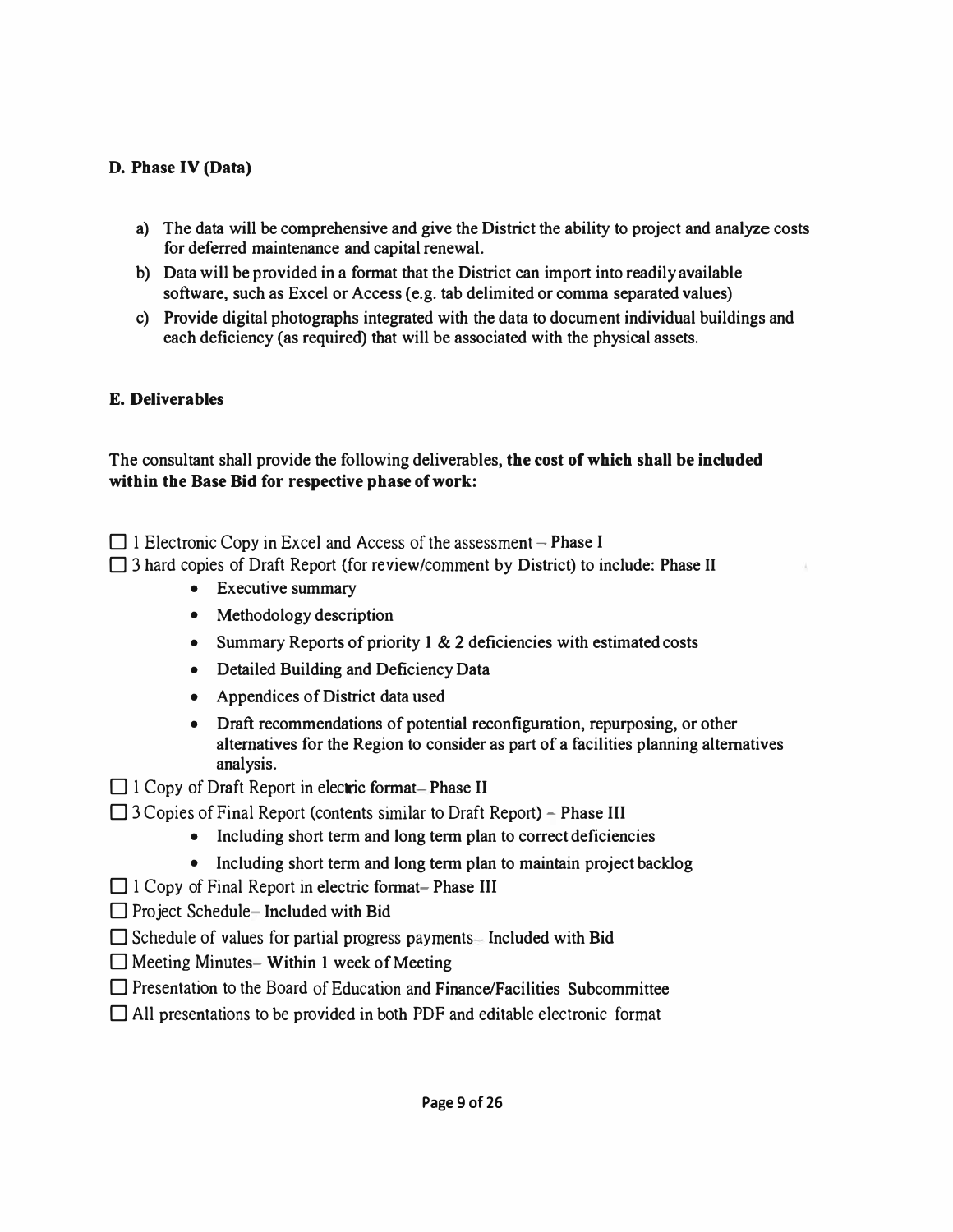### **III. SUBMISSION OF QUALIFICATION STATEMENTS /FEE PROPOSALS**

Proposals submitted in response to this Request for Qualifications and Proposals shall include the following:

- **A.** Letter of interest:
- B. Company Information:
	- 1. Name of company and parent company, if any. Description of the firm and all proposed subcontractors' major services and activities.
	- 2. Names, titles, reporting relationships, background and experience of the principal members of the company, including officers. Indicate which individuals are authorized to bind the company in negotiations with the Regional School District#14
	- *3.* Address of principal office and office from which Projects will be managed
	- **4.** Name, address, telephone number and email address of the principal contact person to receive notifications and to reply to inquiries from the Finance Department.
	- *5.* Legal form of ownership. If a corporation, where incorporated
	- 6. Years engaged in above services under your present name
	- *7.* Litigation Describe any litigation, including arbitration proceedings (past and present), involving your firm.
	- 8. Default Have you ever failed to complete any work awarded to you? Have you ever defaulted on a contract or been notified of a default by your client? *If*so, where and why?
- C. Relevant Experience

Short description of recent projects that demonstrate successful performance conducting facilities condition surveys and demographic studies at institutions of equal complexity.

D. References

Include three (3) references, with a contact name and phone number that the District may contact at each institution. It is preferred that references include those clients for whom the respondent has provided services similar in nature, quality, and quality to those requested in this RFP.

### E. Affidavits

Non-Collusion Non-Conflict Affidavit and Affirmative Action Affidavit

F. Fee Proposals

In a separate sealed envelope labeled fee proposal RFQ/P#2018-205, Respondents are required to submit a fee proposal in the format provided as **Exhibit** C. Any additional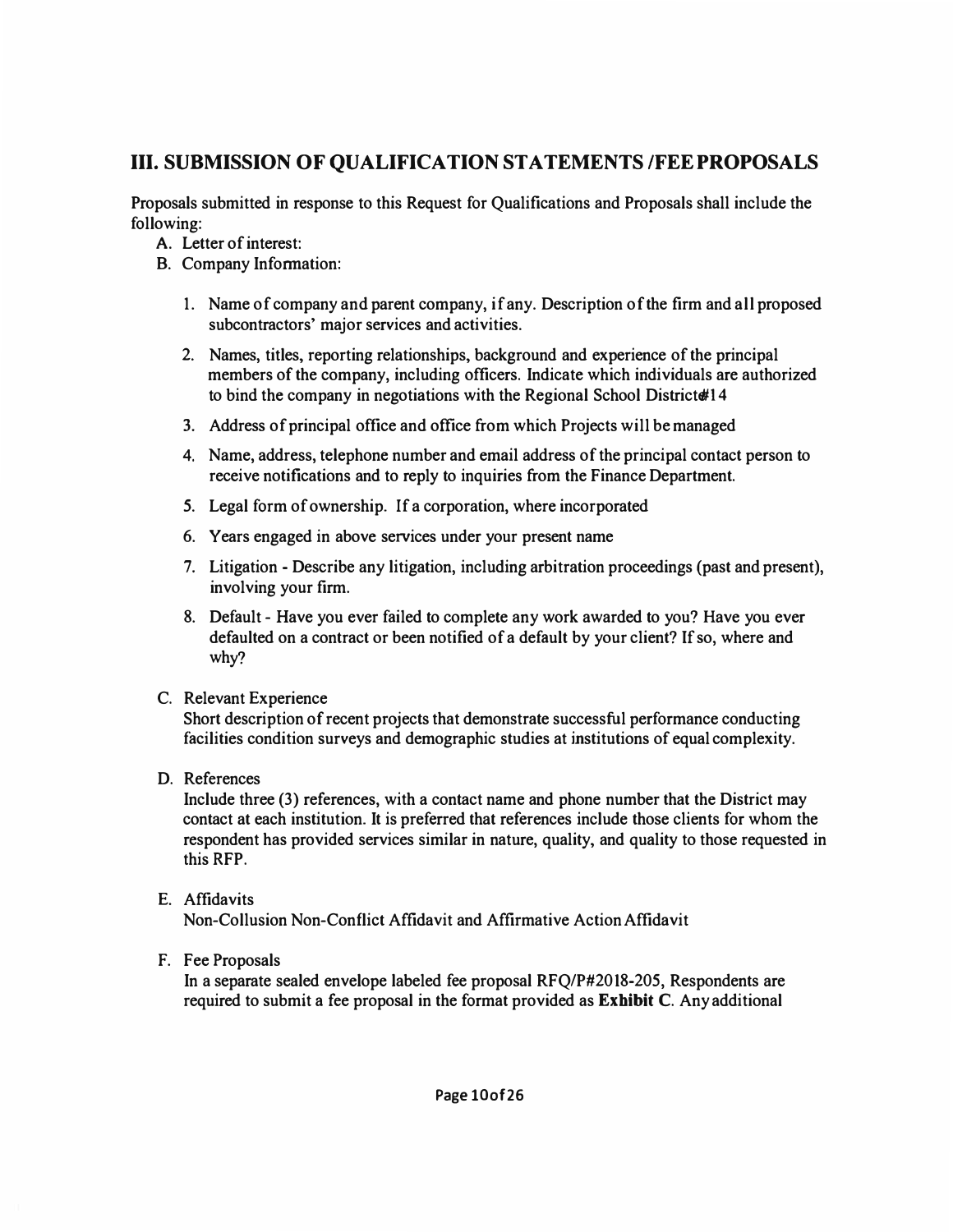**reimbursable costs associated with the performance of these services must be clearly delineated in the fee proposal submitted.** 

**G. Management Plan** 

**Detailed descriptions of the management plan to be used to accomplish the work. Include the proposed methodology, the schedule, and the process to be used. List, categorize and submit samples of all deliverables.** 

**H. Resumes** 

**Resumes of the team members that will be assigned to the project. Resumes should demonstrate the team members' education and recent experience performing similar services. Also, provide a project organizational chart and detail the experience of senior management and the support staff that will be used in this project.** 

**I. Data** 

**Demonstration of data collection and presentation for performing the proposed work at District facilities, following the initial review process by the District.** 

# **IV. CRITERIA FOR AWARD/ METHOD OF SELECTION**

- **1. Past performance and previous experience with facility condition analysis projects at other institutions of equal complexity and associated use of a proven, detailed assessment methodology.**
- **2. Capabilities of data collection and presentation which clearly communicate project recommendations and priorities. In addition, evidence of previous successful experience with public presentations using project data.**
- **3. References from existing assessment clients.**
- **4. Overall quality of resumes of proposed team members performing the study, as well as the experience of senior management and support staff for the project.**
- **5. Ability of the firm to perform with work within 6 week period of time for District and an additional 3 week period for the District buildings, and otherwise adhere to project schedules and budgets.**
- **6. Cost based on Fee Proposal.**

**On behalf of the District, the Finance/Facilities Subcommittee will evaluate the respondents based on the above criteria. At the Finance/Facilities Subcommittee's option, the Finance/Facilities Subcommittee may evaluate the qualification submittals first and then open and assess the sealed fee proposals. Further, the Finance/Facilities Subcommittee may decide to interview a short list or**  all of the Respondents before making its final recommendation to the Board of Education (BOE).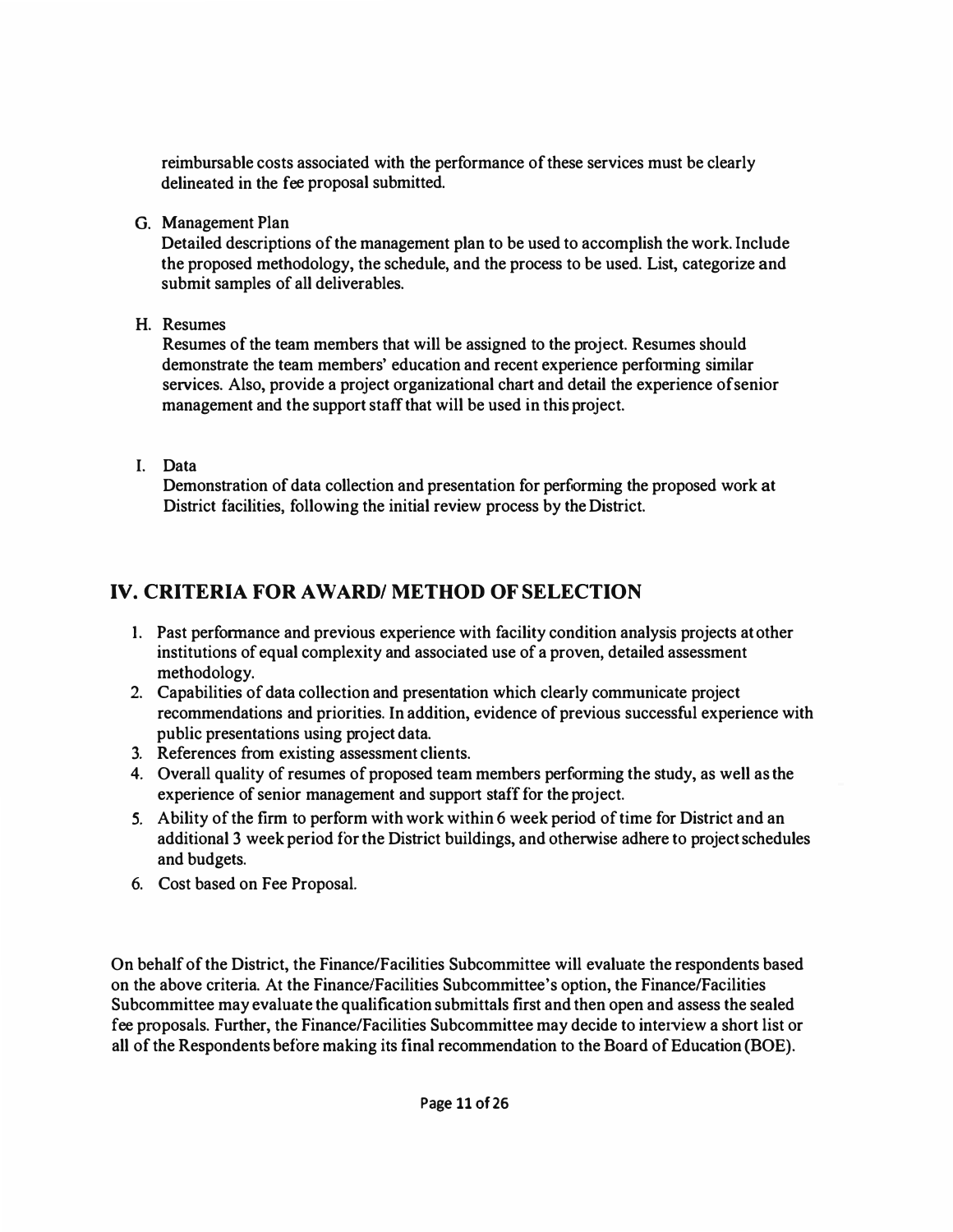The Finance/Facilities Subcommittee's recommendation for the most qualified respondent shall be presented to the BOE for approval and for final negotiations by the BOE designated representatives to finalize the contract(s) in conformance with the District's requirements and subject to District approvals and review by the District's attorney. **The contract will not be deemed to be awarded until a written contract, in a form acceptable to the District, has been fully executed by both parties.** 

The award of the contract(s) will be made, if at all, to the Respondent(s) whose evaluation by the Finance/Facilities Subcommittee results in the Finance/Facilities Subcommittee determining (and recommending to BOE) that such award to such Respondents is in the best interests of the District. The BOE reserves the right to reject any or all of the responses, or parts thereof, and/or to waive any informality in any of the responses if such rejection or waiver is deemed in the best interest of the District. Neither the Finance/Facilities Subcommittee or the BOE, nor any of their respective officers, directors, employees or authorized agents shall be liable for any claims or damages resulting from the evaluation, selection, non-selection or rejection of any proposal submitted in response to this Request for Qualifications and Proposals. **The contract will not be deemed to be awarded until a written contract, in a form acceptable to the District, has been fully executed by both parties** 

### **V. TIMELINE OF THE RFQ/P/P PROCESS**

- 1) Site Visite- Wednesday, January 31, 2018 at 9:00 a.m. at Mitchell Elementary School
- 2) RFQ/P and separate fee proposal envelope due Thursday, February 22, 2018 at 4:00p.m. at the Superintendent's office
- 3) Award and notice to all firms on or about Tuesday, April 3, 2018 (subject to successful contract negotiation)

**All inquiries relative to the specifications must be made in writing to Wayne McAllister, Director of Finance for Regional School District #14 to wmcallister@ctregl4org on or before Friday, February 16, 2018.** 

# **VI. GENERAL TERMS AND CONDITIONS**

A prospective Respondent must be willing to adhere to the terms and conditions of this request, including the following:

Ownership of Documents - All qualification statements submitted in response to this Request for Qualifications and Proposals (RFQ/P/P) are to be the sole property of Regional School District #14 and subject to the provisions of Section 1-200 et seq. of the Connecticut General Statutes (re: Freedom of Information).

Ownership of Subsequent Products -Any product, whether acceptable or unacceptable, developed under a contract awarded as a result of this  $\text{RFO/P/P}$  is to be the sole property of the Regional School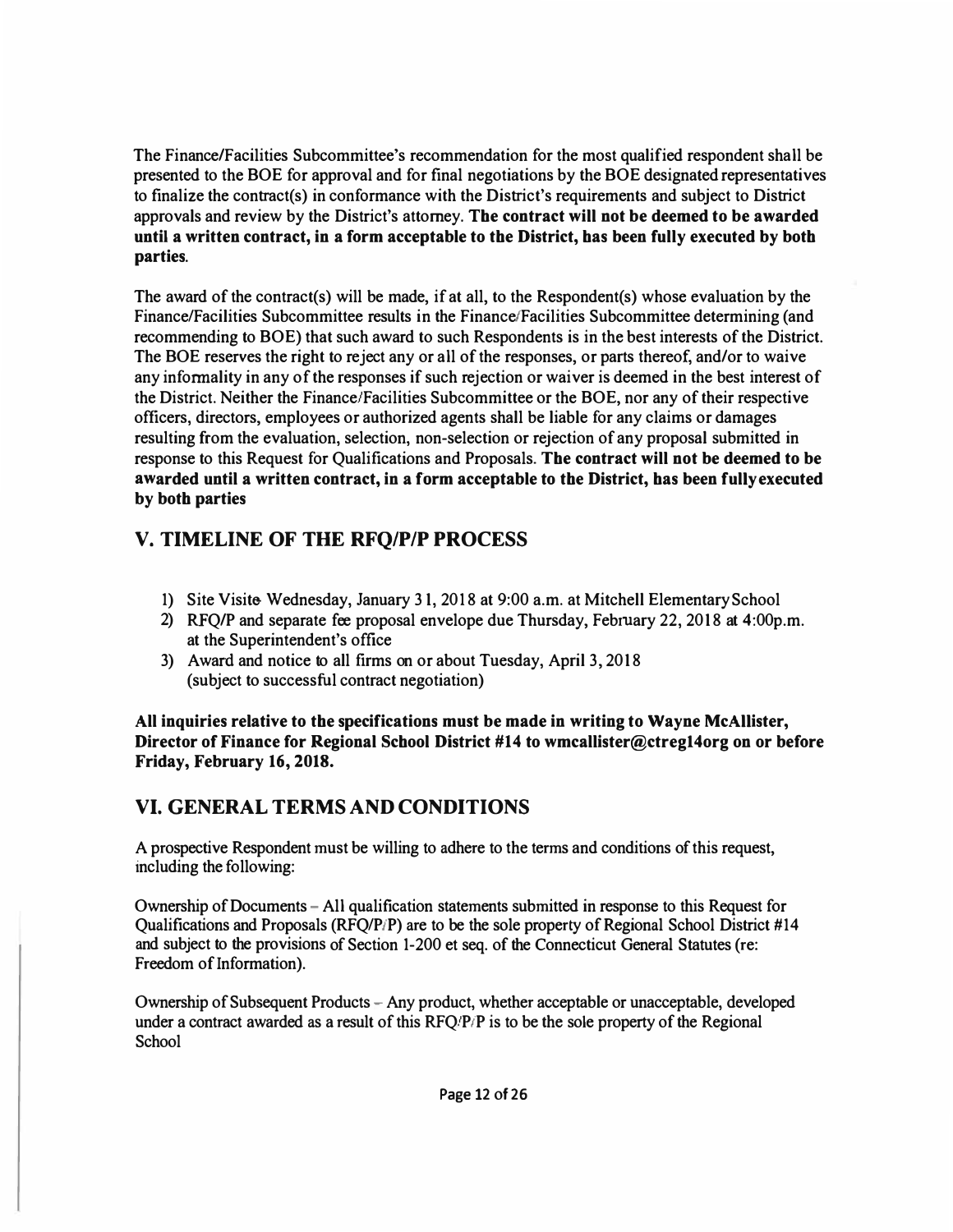### **District # 14 unless stated otherwise in the RFQ/P/P or contract.**

**Timing and Sequence - Timing and sequence of events resulting from this RFQ/P will ultimately be detennined by the District and the Finance/Facilities Subcommittee.** 

**Oral Agreements -The Finance/Facilities Subcommittee and the District will not be responsible for any alleged oral agreement or arrangement made by a respondent with any agency oremployee.** 

**Amending or Canceling Requests - The District reserves the right to amend or cancel this RFQ/P prior to the due date and time, if it is in the best interest of the District to do so.** 

**Rejection for Default or Misrepresentation - The District reserves the right to reject the proposal of any Respondent that is in default of any prior contract or for misrepresentation.** 

**Clerical Error-The District reserves the right to correct inaccurate awards resulting from its clerical error.** 

**Rejection of Qualification Statements - Qualification statements are subject to rejection in whole or in part if they limit or modify any of the terms and conditions and/or specifications of the RFQ/P. Changes to Qualification Statements - No additions or changes to the original qualification statement will be allowed after submittal.** 

**Contract Requirements - A formal agreement will be entered into with the Respondent. The contents of the proposal submitted by the successful Respondent and the RFQ/P will become part of any contract award.** 

**Rights reserved to the District - The District reserves the right to award in part, to reject any and all qualification statements in whole or in part, to waive technical defects, irregularities and omissions if, in its judgment, the best interests of the District will be served.** 

**Withdrawal of Qualification Statements - Negligence on the part of the Respondent in preparing the qualification statement confers no right of withdrawal after the time fixed for the acceptance of the qualification statement.** 

Assigning, Transferring of Agreement – The successful Respondent is prohibited from assigning, **transferring, conveying, subletting or otherwise disposing of this agreement, its rights, title or interest therein or its power to execute such agreement by any other person, company, or corporation without the prior consent and approval in writing by the District.** 

**Cost of Preparing Qualification/Proposal Statements - The District shall not be responsible for any expenses incurred by the organization in preparing and submitting a qualification statement. All qualification statements shall provide a straightforward, concise delineation of the firm's capabilities to satisfy the requirements of this request. Emphasis should be on completeness and clarity ofcontent.**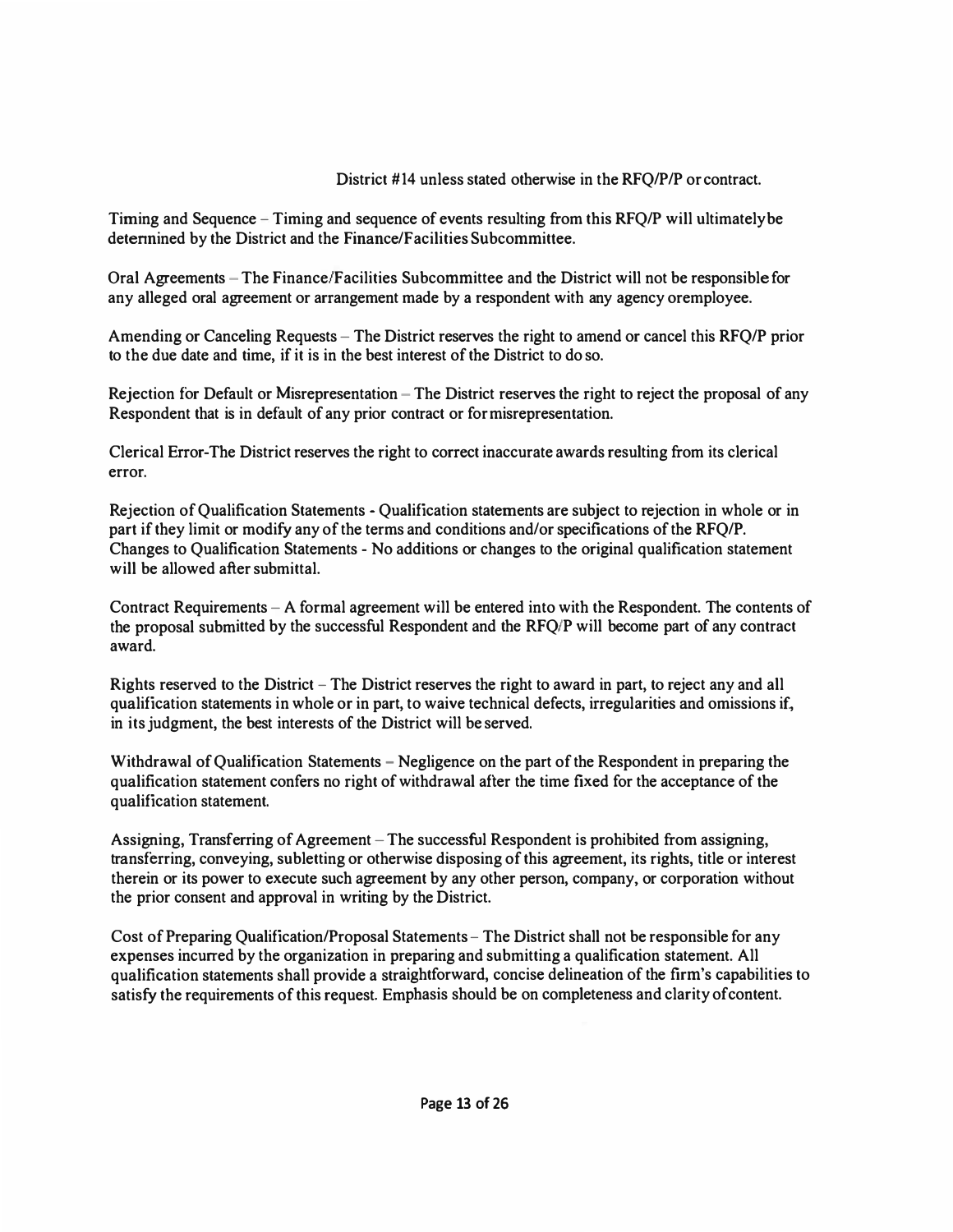#### **COMPLIANCE WITH LAWS**

**1. Non-Discrimination and Affirmative Action. Respondent, in performing under this contract, shall not discriminate against any worker, employee or applicant, or any member of the public, because of race, creed, color, age, marital status, sexual orientation, national origin, ancestry, sex, mental retardation or physical disability, including but not limited to blindness, unless it is shown by the Respondent that such disability prevents performance of the work involved in any manner prohibited by the laws of the United States or the State of Connecticut, nor otherwise commit an unfair employment practice. Respondent further agrees that this article, (and any additional provisions required by law), will be incorporated by Respondent in all contracts entered into in connection with thiscontract.** 

**2. Executive Orders. The contract may be subject to the applicable provisions of Executive Order No. Three of Governor Thomas J. Meskill, promulgated June 16, 1971, concerning labor employment practices, Executive Order No. Seventeen of Governor Thomas J. Meskill, promulgated February 15, 1973, concerning the listing of employment opening and Executive Order No. Sixteen of Governor John G. Rowland promulgated August 4, 1999, concerning violence in the workplace, all of which are incorporated into and are made a part of the contract as if they had been fully set forth in it. The contract may also be subject to Executive Order No. 7C of Governor M. Jodi Rell, promulgated July 1 3, 2006, concerning contracting reforms and Executive Order No. 14 of Governor M. Jodi Rell, promulgated April 17, 2006, concerning procurement of cleaning products and services, in accordance with their respective terms and conditions.** 

**3. Connecticut's Prevailing Wage Law Provision. If applicable, Respondent must be in full compliance with Connecticut General Statutes Section 31-53 and 31-53(a) which applies to each contract for the construction, remodeling, refinishing, refurbishing, rehabilitation, alteration, or repair of any public works project by the state or its agents, or by any political subdivision of the State of Connecticut General Statutes, Section 31-53 (g) provides monetary thresholds which must be met before the law is applicable. The contractor should familiarize themselves with all aspects of the provisions under state law in order to ensure full compliance. Based upon the nature, cost, and scope of the work, it is anticipated that the prevailing wage law will not be applicable to this project.** 

**4. Occupational Safety and Health Administration Requirements. According to Connecticut General Statutes, Section 31-53b (a) each contract entered into on or after July 1, 2007 , for the construction, remodeling, refinishing, refurbishing, rehabielitation, alteration or repair of any public building project by the state or any of its agents, or by a political subdivision of the state or any of its agents, where the total cost of all work to be performed by all contractors and subcontractors in connection with the contract is at least one hundred thousand dollars shall contain a provision requiring that, not later than thirty days after the date such contract is awarded, each contractor furnish proof to the Labor Commissioner that all employees performing manual labor on or in such public building , pursuant to such contract, have completed a course of at least ten hours in duration in construction safety and health approved by the federal Occupational Safety and Health Administration or, in the case of telecommunications employees, have completed at least ten hours of training in accordance with 29 CFR 1910.268. The contractors should familiarize themselves with all aspects of state law and any applicable regulations pertaining to these requirements in order to ensure full compliance. Based upon the nature, cost, and scope of the work, it is anticipated that this law will not be applicable to this project.**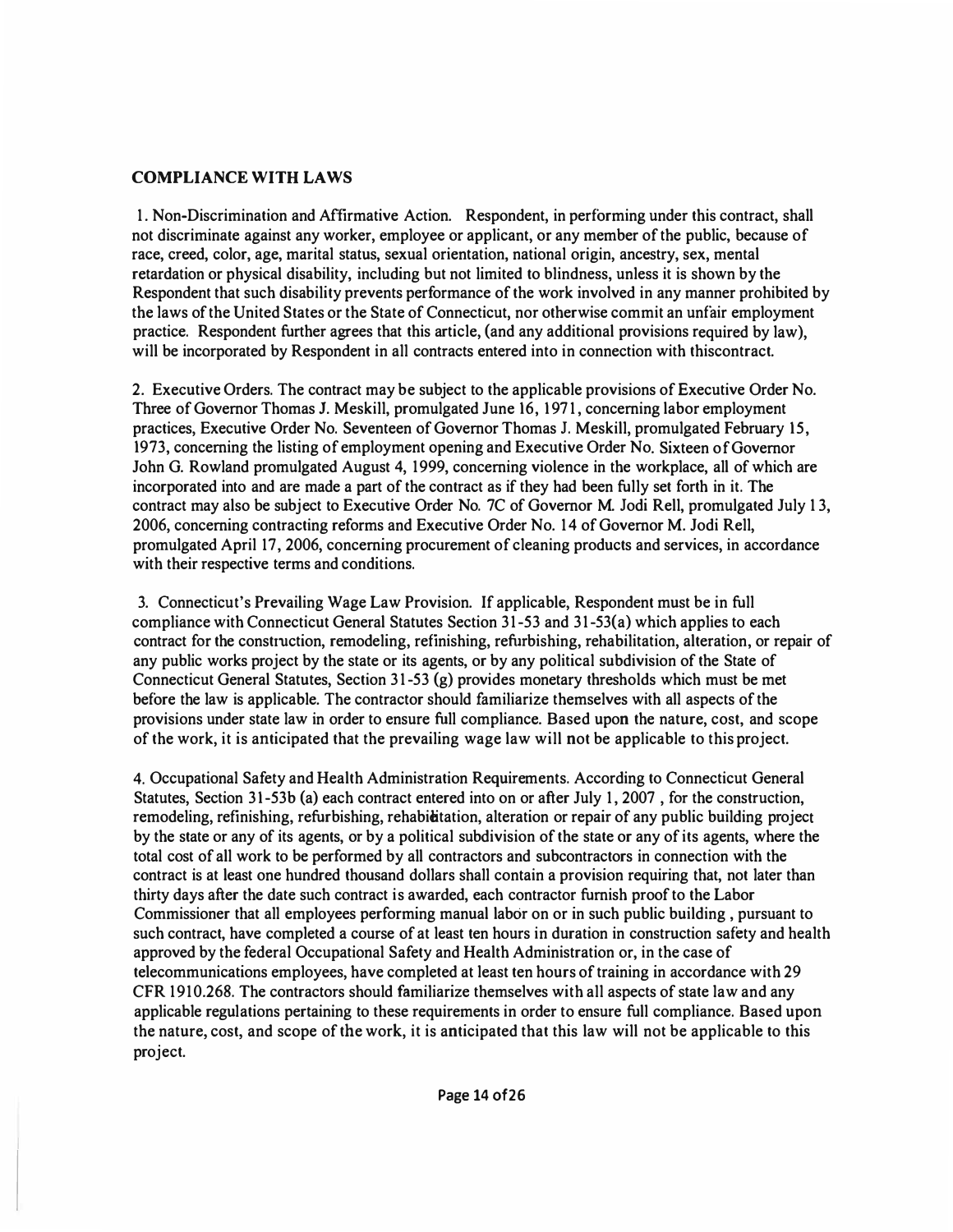*5.* Additional Laws. Respondents shall be responsible to comply with all additional federal and state laws which are not specifically referenced herein, but may be deemed applicable.

6. The successful respondent is hereby notified and acknowledges and agrees any agreement entered into between the successful respondent and the District shall remain in full force and effect only as long as the expenditures provided for in the contract between the successful respondent and the District have been appropriated by the District in the annual budget and / or bond funding approval and receipt for each fiscal year of the agreement and is subject to termination based on lack of funding.

### **INSURANCE REQUIREMENTS**

Contractor shall agree to maintain in force at all times during the contract the following minimum coverages and shall name Regional School District #14 as an Additional Insured on a primary and non-contributory basis to all policies, except Workers Compensation. All policies should also include a Waiver of Subrogation. Insurance shall be written with Carriers approved in the State of Connecticut and with a minimum AM Best's rating of "A-VIII". In addition, all Carriers are subject to approval by Regional School District #14.

|                          |                                         | (Minimum Limits) |
|--------------------------|-----------------------------------------|------------------|
| <b>General Liability</b> | Each Occurrence                         | \$1,000,000      |
|                          | General Aggregate                       | \$3,000,000      |
|                          | Products/Completed Operations Aggregate | \$3,000,000      |
|                          |                                         |                  |

| <b>Auto Liability</b> | <b>Combined Single Limit</b> |             |  |  |
|-----------------------|------------------------------|-------------|--|--|
|                       | Each Accident                | \$1,000,000 |  |  |
| <b>Umbrella</b>       | Each Occurrence              | \$3,000,000 |  |  |
| (Excess Liability)    | Aggregate                    | \$3,000,000 |  |  |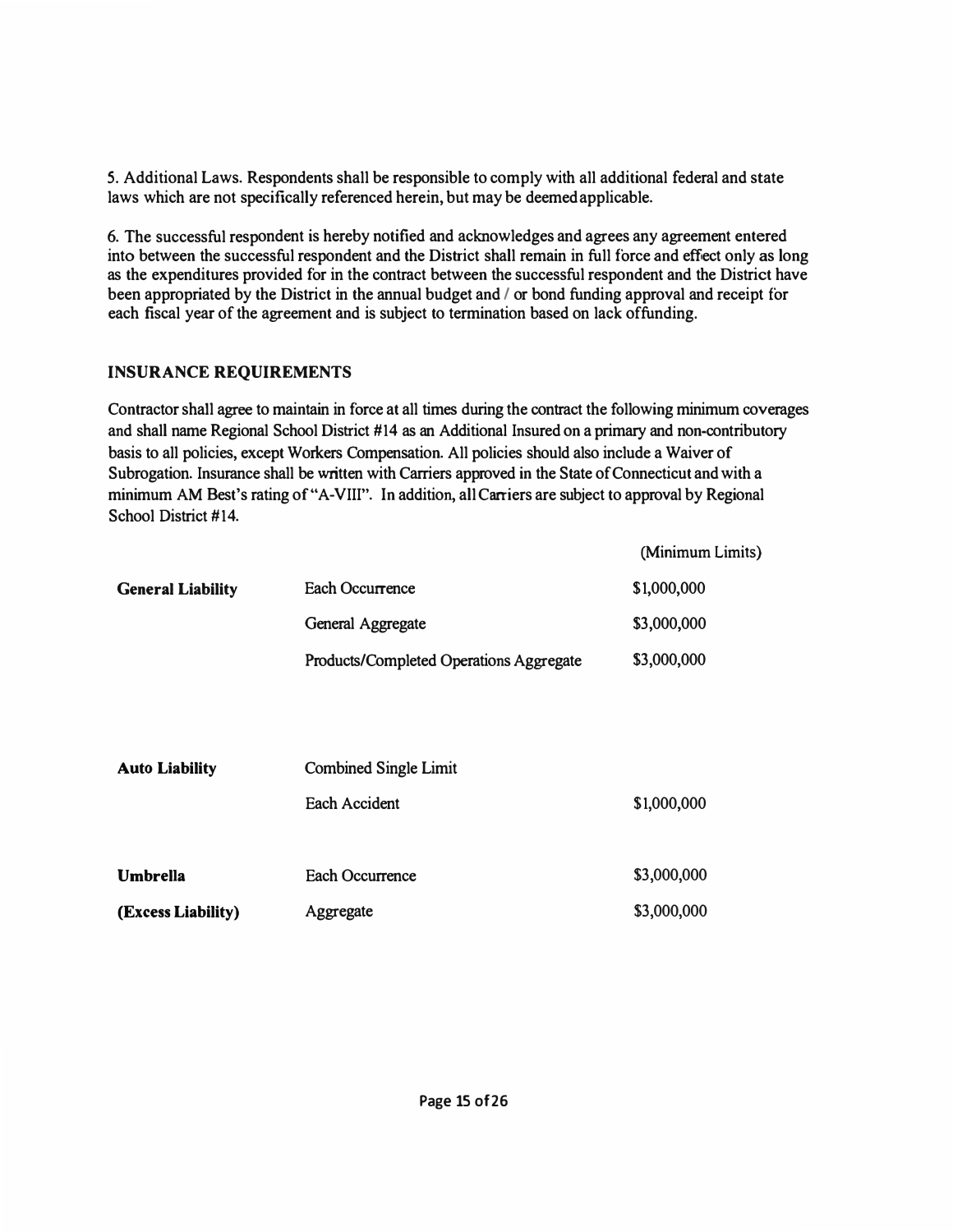| <b>Professional Liability</b>    | Each Claim or Each Occurrence |                                 | \$1,000,000 |
|----------------------------------|-------------------------------|---------------------------------|-------------|
|                                  |                               | Aggregate                       | \$1,000,000 |
| <b>Workers' Compensation and</b> |                               | <b>WC Statutory Limits</b>      |             |
| <b>Employers' Liability</b>      |                               | <b>EL Each Accident</b>         | \$1,000,000 |
|                                  |                               | <b>EL Disease Each Employee</b> | \$1,000,000 |
|                                  |                               | <b>EL Disease Policy Limit</b>  | \$1,000,000 |

**Original, completed Certificates of Insurance must be presented to Regional School District #14 prior to contract issuance. Contractor agrees to provide replacement/renewal certificates at least 60 days prior to the expiration date of the policies.** 

#### **OTHER DATA**

**The District reserves the right to amend amounts of coverage required and types of coverage provided based on work or service to be performed.**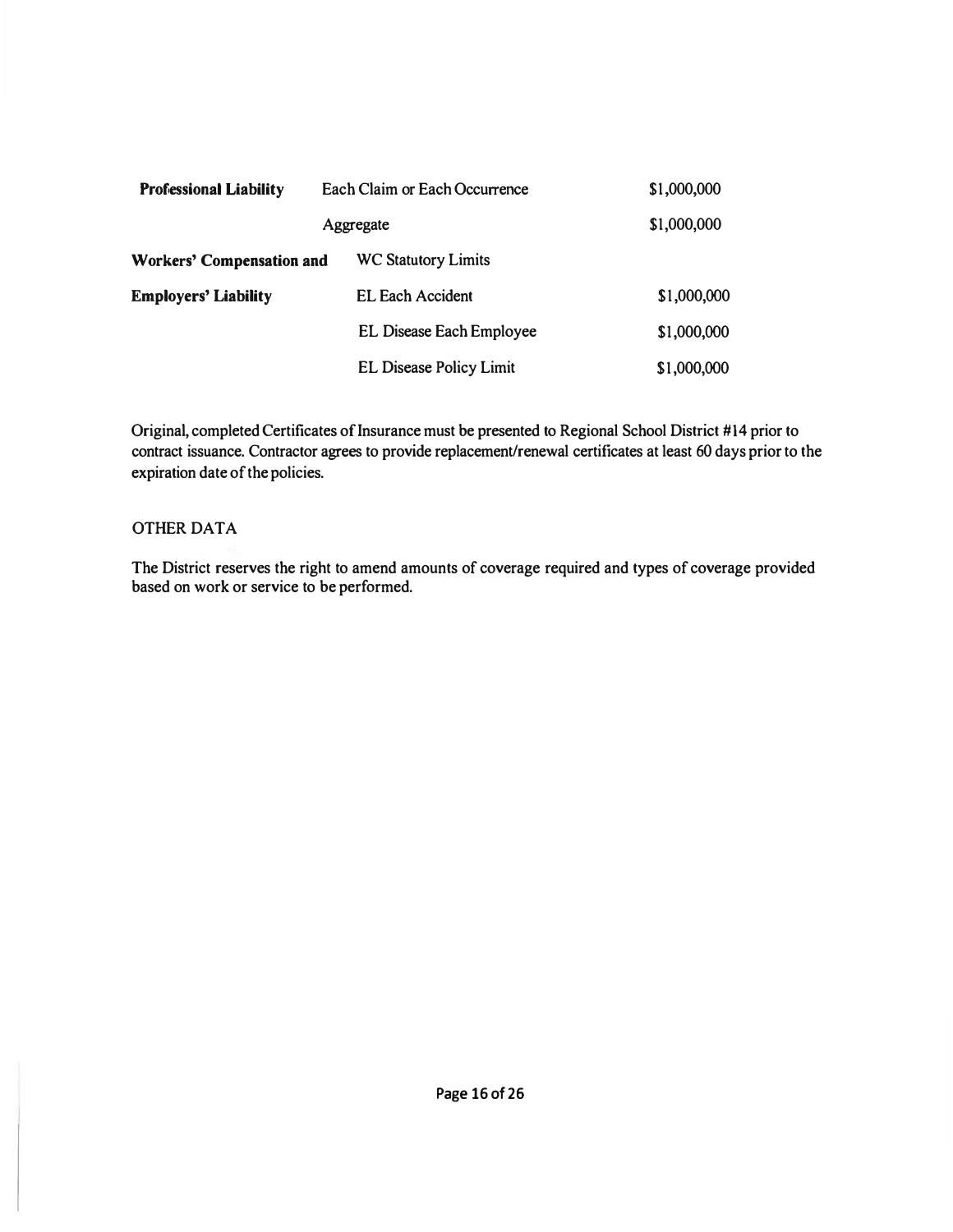### **VIL AFFIDAVITS AND FEE PROPOSAL FORM**

### **NON-COLLUSIVE / NON-CONFLICT AFFIDAVIT OF RESPONDENTS**

### FOR: RFQ/P #2018-205-FACILITIES CONDITION ASSESSMENT

**The undersigned Respondent, having fully informed themselves regarding the accuracy of the statements made herein certifies that;** 

**l. The statement of qualifications has been submitted without collusion with, and without any agreement, understanding, or planned common course of action with any other respondent designed to limit independent responses or competition, and** 

**2. If the undersigned is one of the Respondents selected to be interviewed and to submit a written proposal, the contents of such proposal will not be communicated by the Respondent and its employees or agents to any person not an employee or agent of the respondent prior to submission to the Finance/Facilities Subcommittee.** 

**3. No Finance/Facilities Subcommittee member or other employee or person whose salary is payable in whole or in part from the Regional School District #14 OR Board of Education, nor any immediate family member thereof, is directly or indirectly interested in the Bid/Proposal, or in the supplies, materials, equipment, work or labor to which it relates, or in any profits thereof.** 

**4. He/she has read the Regional School District #14 Code of Ethics set forth in the District Code which is accessible on the District website and he/she agrees for himself/herself and on behalf of the company/LLC to comply with the same.** 

**The undersigned further certifies that this statement is executed for the purpose of inducing the Regional School District #14 to consider the statement of qualifications submitted herein.** 

|                                                   | Legal Name of Respondent:                                                                                             |      |  |
|---------------------------------------------------|-----------------------------------------------------------------------------------------------------------------------|------|--|
| <b>Business Name:</b><br><b>Business Address:</b> | <u> 1989 - Johann Harrison, margaret ar yn y brening y brening yn y brening y brening yn y brening y brening yn y</u> |      |  |
| Signature and Title of Person                     | State of Connecticut S.S. County of                                                                                   |      |  |
|                                                   |                                                                                                                       |      |  |
| <b>Notary Public</b>                              | My Commission Expires                                                                                                 | Date |  |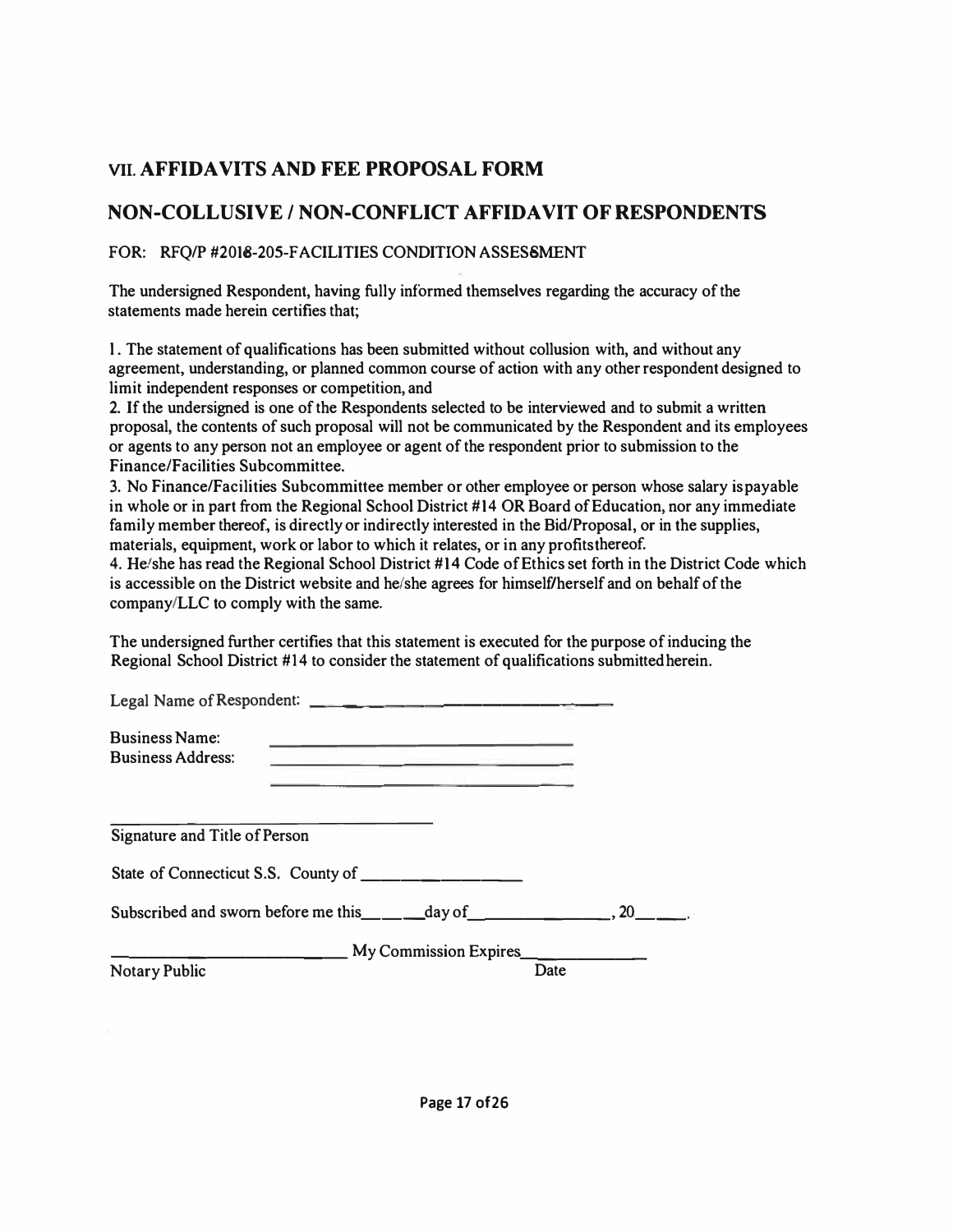**- 1 of 4 pages -**

**REQum.EMENT: Any bidder or respondent to an RFQ/P seeking to do business with the Regional School District #14 must upon request supply the District with any information concerning the Affirmative Action/Equal Employment Practices of the respondent/bidder. Failure to supply such information, when requested, will result in the termination of any further**  transactions between the respondent/bidder and the Regional School District#14.

**Note: All respondent/bidders with more than ten (10) employees shall be required to complete the Affirmative Action/Equal Opportunity Employment Requirements Statement on an annual basis, except as note below:** 

**Alt respondents or bidders with less than ten (10) employees are exempt from this requirement;** 

**Atl respondents/bidders that have completed this form within the last year;** 

**If either of the above applies, please indicate the:** 

**\_\_ number of employees completed this form within one year [ ]Yes [ ]No** 

**Date completed: \_\_\_\_\_\_\_\_\_\_\_\_\_** 

**FOR SEALED BIDS AND RFQ/PS: All bidders submitting a sealed bid and alt respondents to RFQ/Ps will be required to complete the Affirmative Action Statement. If the form has been completed in the past year, please include a copy of the initial form included with your bid. If significant changes have taken place in the past year, please update the changes on this form.** 

**COMPANY ADDRESS: \_\_\_\_\_\_\_\_\_\_\_\_\_\_\_\_ \_** 

**BUSINESS:** -------------------------

**Type of Organization: (Please check) [ ] [ ] [ ] Corporation Partnership Individual**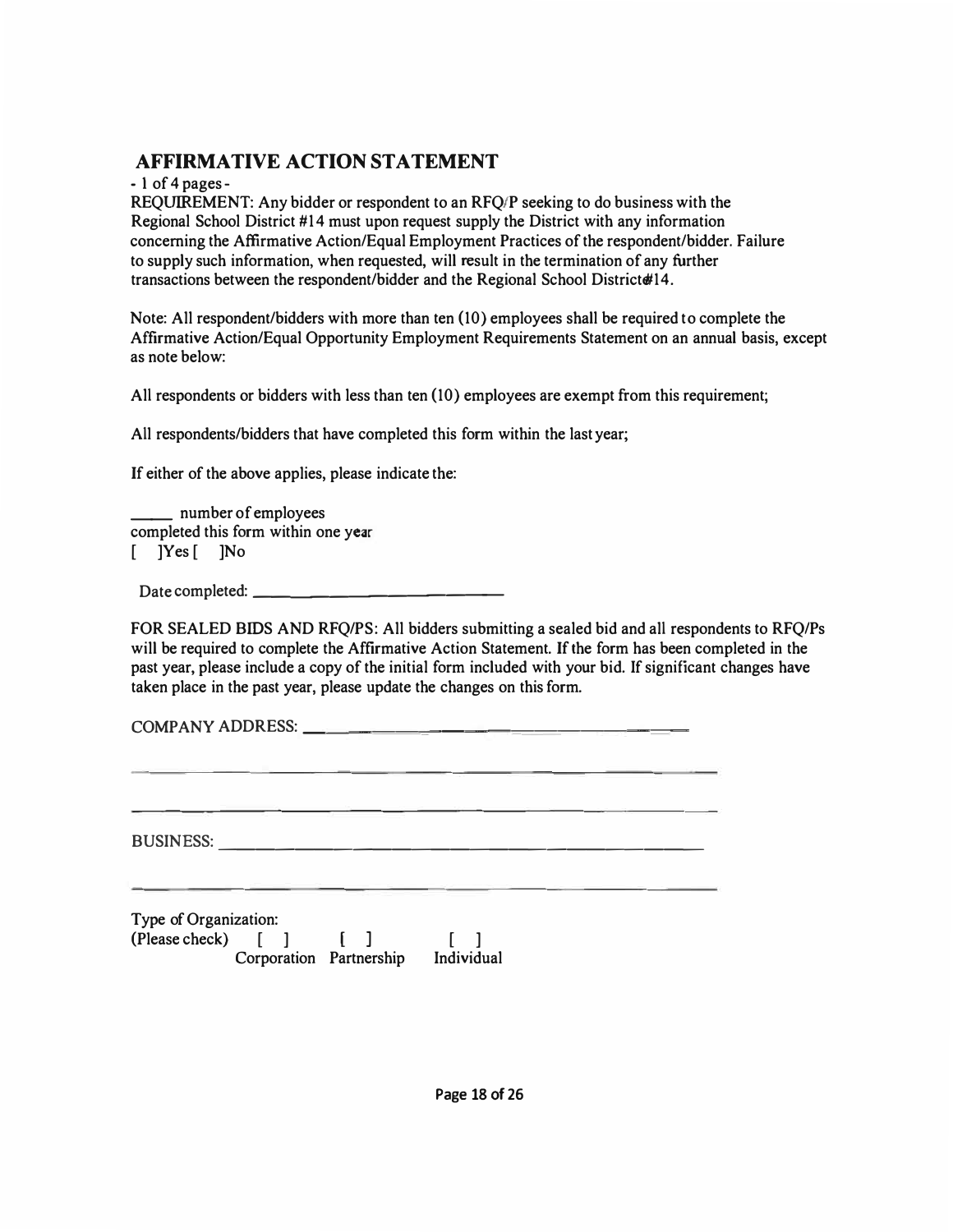**- 2 of 4 pages -**

**Ifrespondent/bidder filing this application is not the above named company, please provide the name, address, telephone and fax numbers of the reporting unit, branch agent, and representative.** 

#### **EQUAL EMPLOYMENT OPPORTUNITY:**

**The respondent/bidder is instructed to complete the following:** 

**Does the company have a written policy statement regarding equal employment opportunity?** 

**]Yes [ ]No** 

**(If yes, attach a copy)** 

**In recruiting employees are all sources of recruitment notified that all qualified applicants will receive equitable consideration?** 

**]Yes [ ]No** 

**If yes, provide brief description of what methods were employed:** 

**3. Do all recruitment advertisements state that you are an Equal Opportunity Employer?** 

**[ ]Yes [ ]No** 

**4. Please list by name and contact person, any local community agency or other group providing minority and female placement service, which you have contacted in the last twelve (12) months. If none, please state:** 

**Page 19 of 26**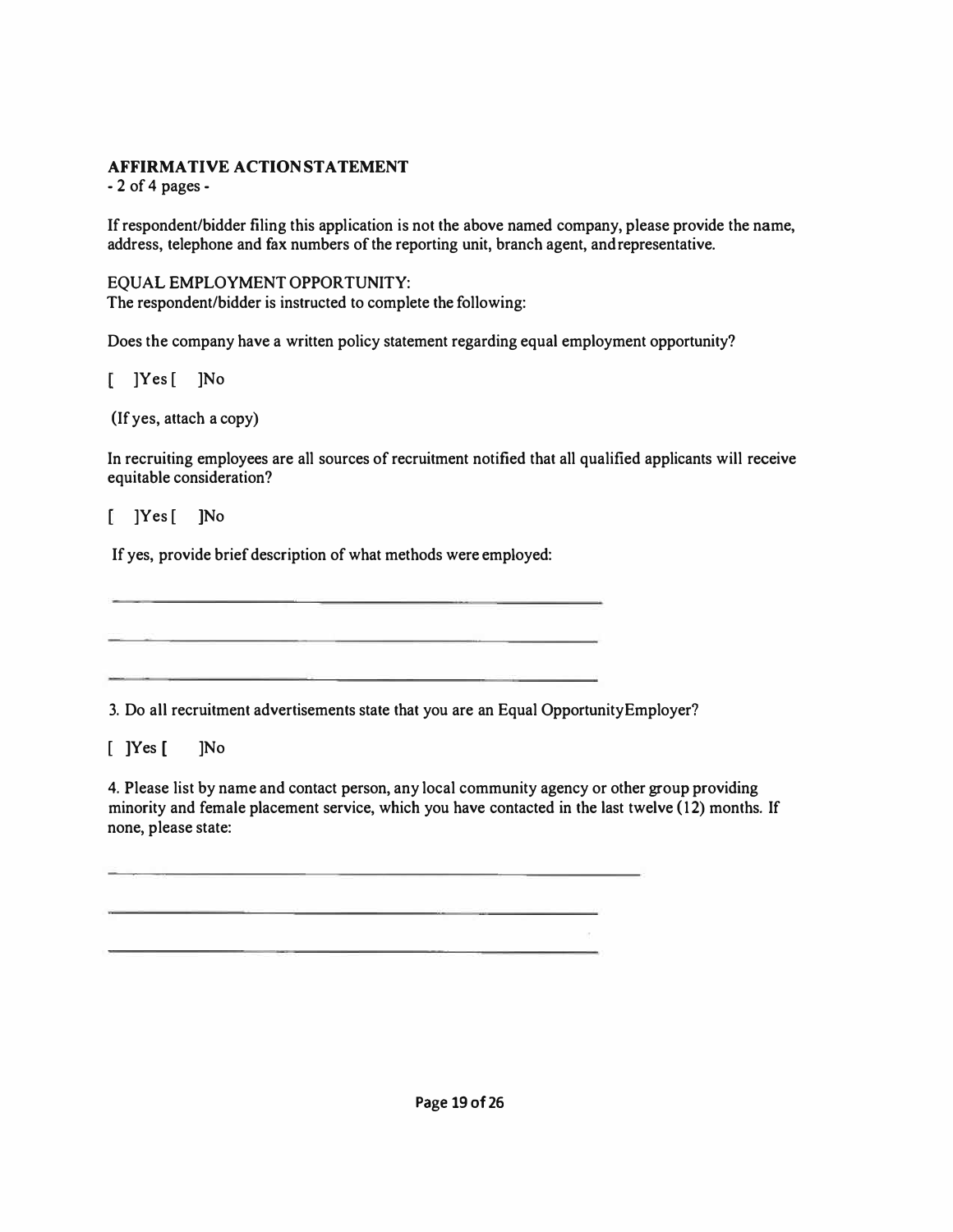**- 3 of 4 pages -**

**Ifadditional means are employed to advertise or solicit minority and female applicants for employment opportunities within your company, please indicate:** 

#### **AFFIRMATIVE ACTION:**

**Does your company maintain a written Affirmative Action Plan for the employment of females and minorities?** 

**]Yes [ ]No** 

**(If yes, attach a copy)** 

**Please indicate the name and address of the company official(s) responsible for carrying out the Equal Opportunity/Affirmative Action Program for your company:** 

**8. If a written Affirmative Action for your company is not in place, please estimate the number of vacancies expected during the next twelve (12) months and indicate the numerical or percentage goals you have set for employment of minority people and females to make your labor force reflective of the labor market in which you operate.** 

**The vendor is hereby notified that failure to complete the above form in a satisfactory manner will preclude such vendor from being actively considered to contract with the Regional School District #14. The vendor is further advised the Affirmative Action Statement included with the bid document will become part of the contract and that any breach of such statements will constitute a breach of contract subject to such remedies as provided by law.**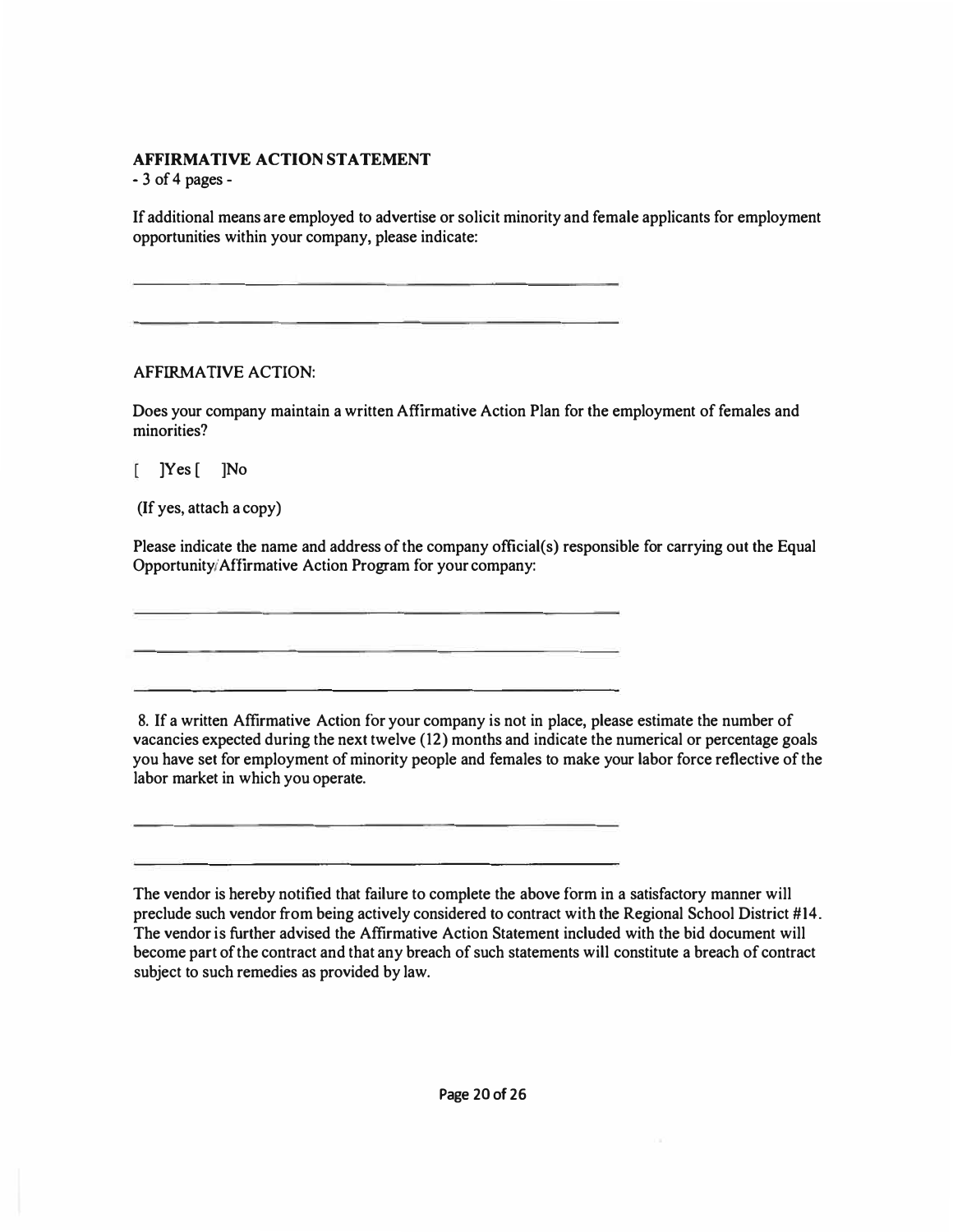-4 of 4 pages -

I certify that there are no misrepresentations, omissions or falsifications in the foregoing statements and answers and that all entries above are true, complete and correct, to the best of my knowledge and belief.

| Date | Signature of Agent | Title          |
|------|--------------------|----------------|
|      |                    |                |
|      |                    | , Connecticut, |
|      |                    |                |

Notary Public

| My commission expires: |  |
|------------------------|--|
| Date:_                 |  |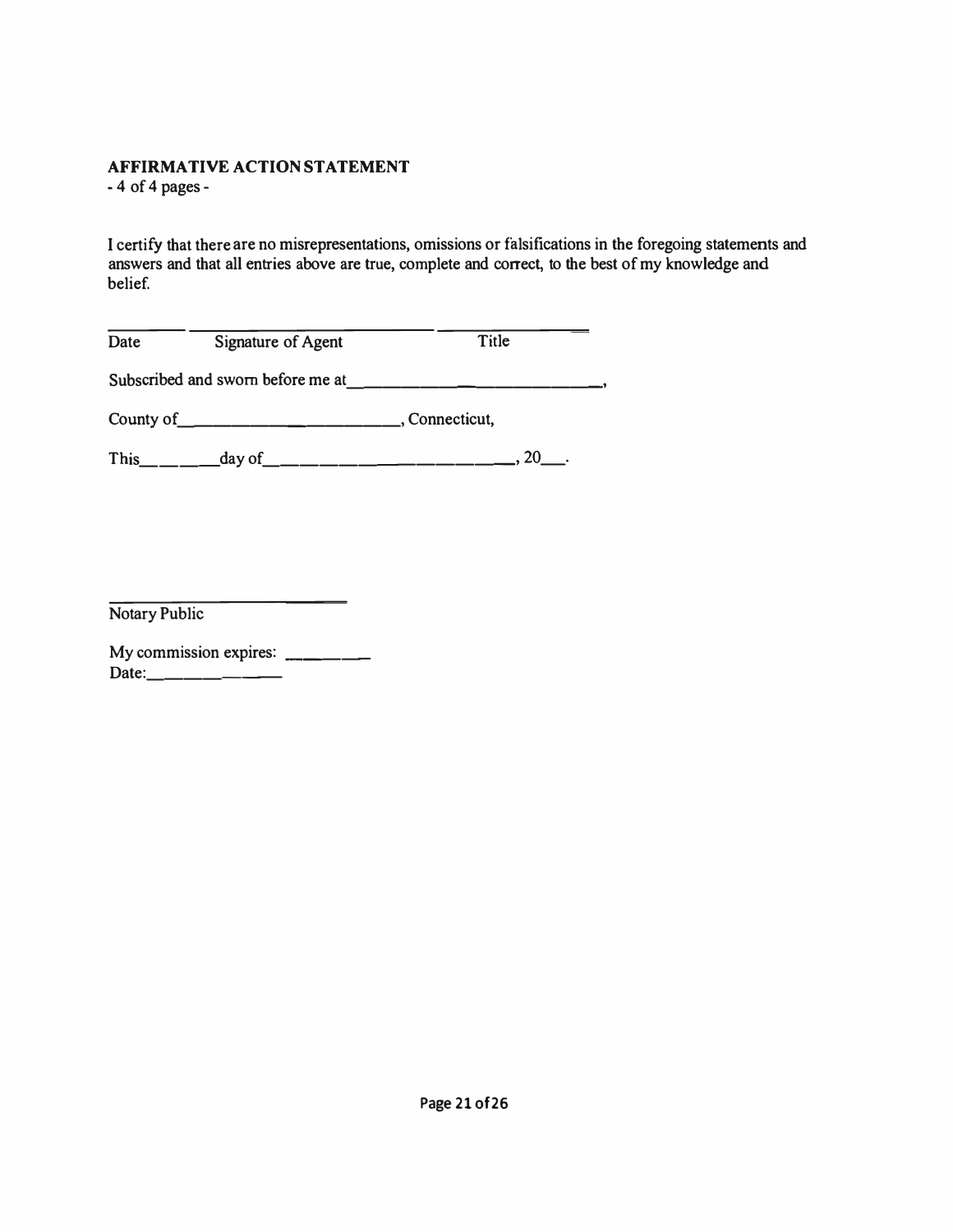### **FEE PROPOSAL FORM**

**RFQ/P#2018-205 Facilities and Demographic Assessment RFQ/P DUE 4:00 P.M., THURSDAY, FEBRUARY 22,2018 Anna Cutaia-Leonard, Ed.D., Superintendent of Schools Regional School District #14** 

**67 Washington Avenue, Woodbury, CT 06798 Attention: Finance Department** 

| <b>BIDDER</b><br>Company Name:<br>Address: |        |  |
|--------------------------------------------|--------|--|
| Telephone:<br>e-mail:                      | Fax:   |  |
| <b>Contact Person:</b>                     | Title: |  |

**To the Board of Education:** 

**We submit for your consideration our bid for the Facilities Condition Assessment. We have read the bidding documents including the Regional School District #14's General Conditions and Instructions to Bidders and the bid specifications and are submitting our bid in full compliance with all terms and conditions except as noted below under "Exceptions." We have enclosed our original bid bond or cashier's check in the amount of** 10% **of our total base bid.** 

**Upon notification of the award, we will provide the following within five (5) business days after receipt of such notice:** 

**(i) the requested Certificate of Insurance from the following company:** 

**and** 

**(ii) three original contracts, in a form provided by the District, executed by authorized officer of awarded Bidder.**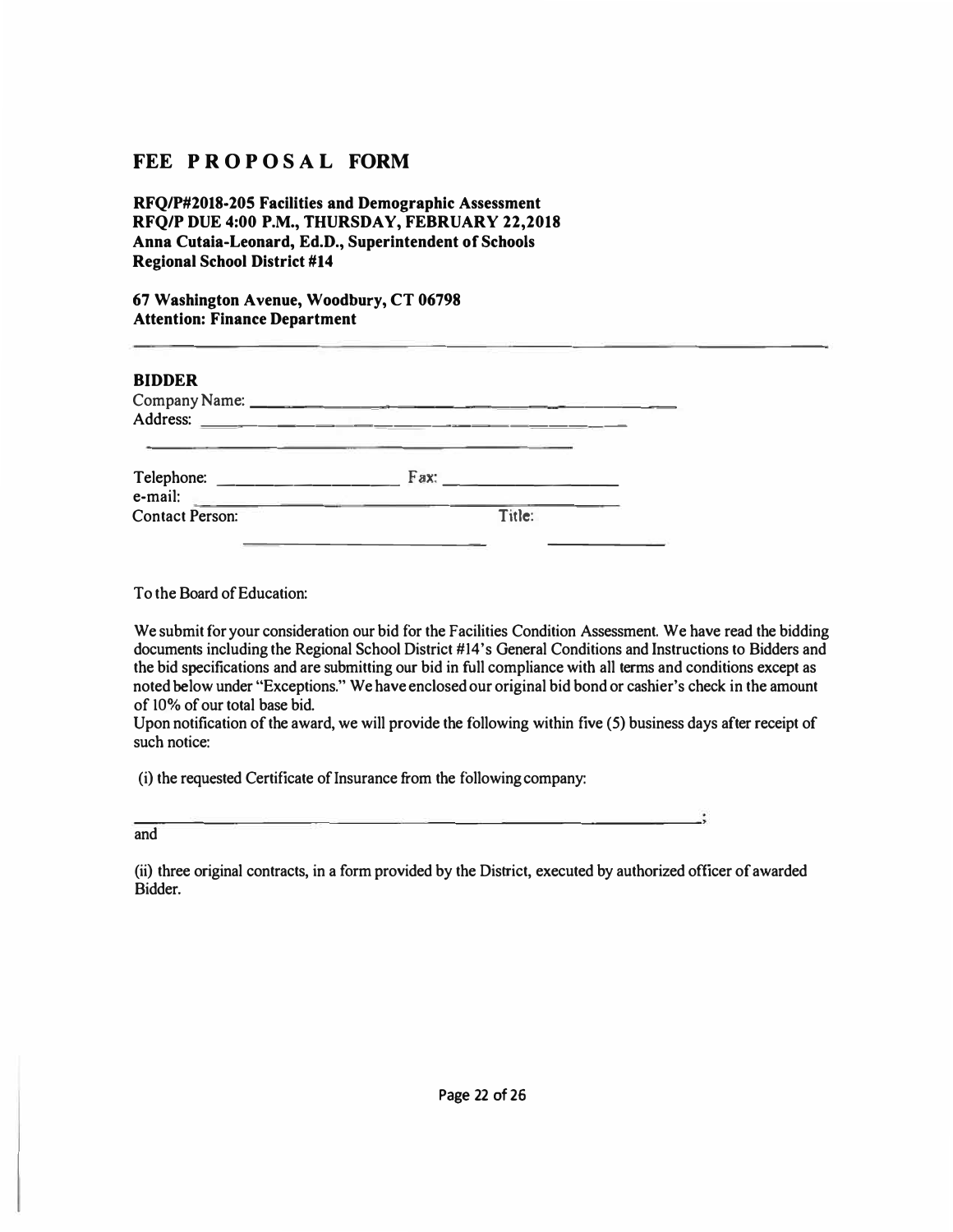### **FEE PROPOSAL FOR RFQ/P #2018-205 Facilities Condition Assessment**

**We agree to perform the work described in the bid specifications within the time period set forth in the specifications for:** 

**Phase I. (Assessment of all four (4) schools)** 

| \$.                                                                                             | (S)                                  |  |
|-------------------------------------------------------------------------------------------------|--------------------------------------|--|
| Write amount in words                                                                           | Write dollar amount                  |  |
| <b>Phase II.</b> (Data Analysis)                                                                |                                      |  |
| S                                                                                               | (S)                                  |  |
| Write amount in words                                                                           | Write dollar amount                  |  |
| <b>Phase III.</b> (Future Planning)                                                             |                                      |  |
|                                                                                                 |                                      |  |
| $\mathsf{s}$<br>Write amount in words                                                           | $\mathcal{S}$<br>Write dollar amount |  |
| <b>Phase IV. (Data)</b>                                                                         |                                      |  |
| S                                                                                               | (S)                                  |  |
| Write amount in words                                                                           | Write dollar amoun                   |  |
| Total FEE PROPOSAL amount of (total of above including any deduct for award of all fourphases): |                                      |  |
| S                                                                                               | <u> 1999 - Jan Ja</u><br>$(S_$       |  |
| Write amount in words                                                                           | Write dollar amount                  |  |
| Optional Application Service Provider (ASP) model, Add/Deduct to fee proposal:                  |                                      |  |
|                                                                                                 |                                      |  |
| S.                                                                                              | $\sqrt{S}$                           |  |
| Write amount in words                                                                           | Write dollar amount                  |  |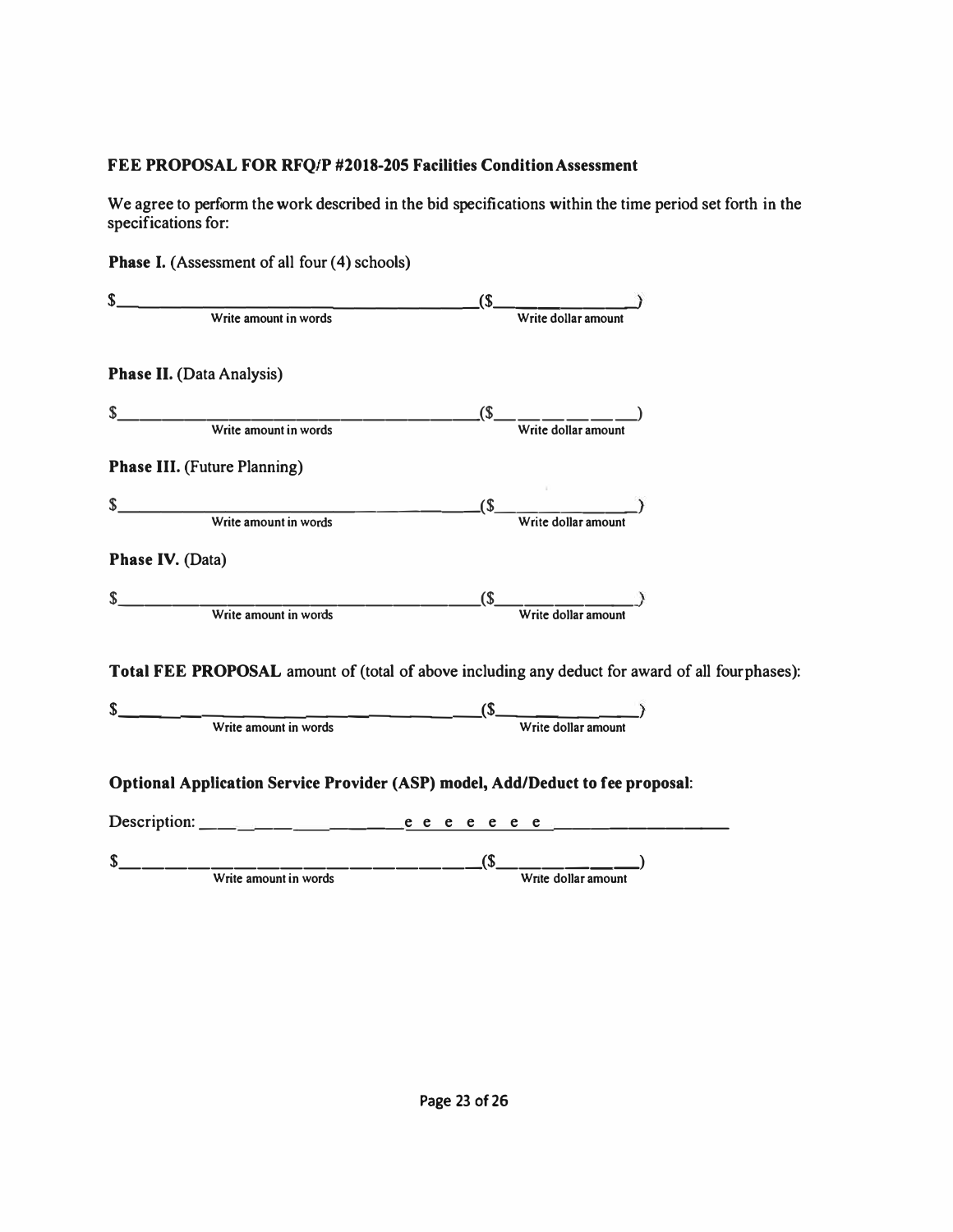### **Yearly Fee for ASP (Price guarantee for three (3) years).**

 $\frac{\text{S}}{\text{Write amount in words}}$  ( $\frac{\text{S}}{\text{Write dollar amount}}$ )/year Write amount in words

### **Optional Deduct if awarded phase I for all four schools:**

| ሖ                     |                     |
|-----------------------|---------------------|
| Write amount in words | Write dollar amount |

Optional Add/Deduct: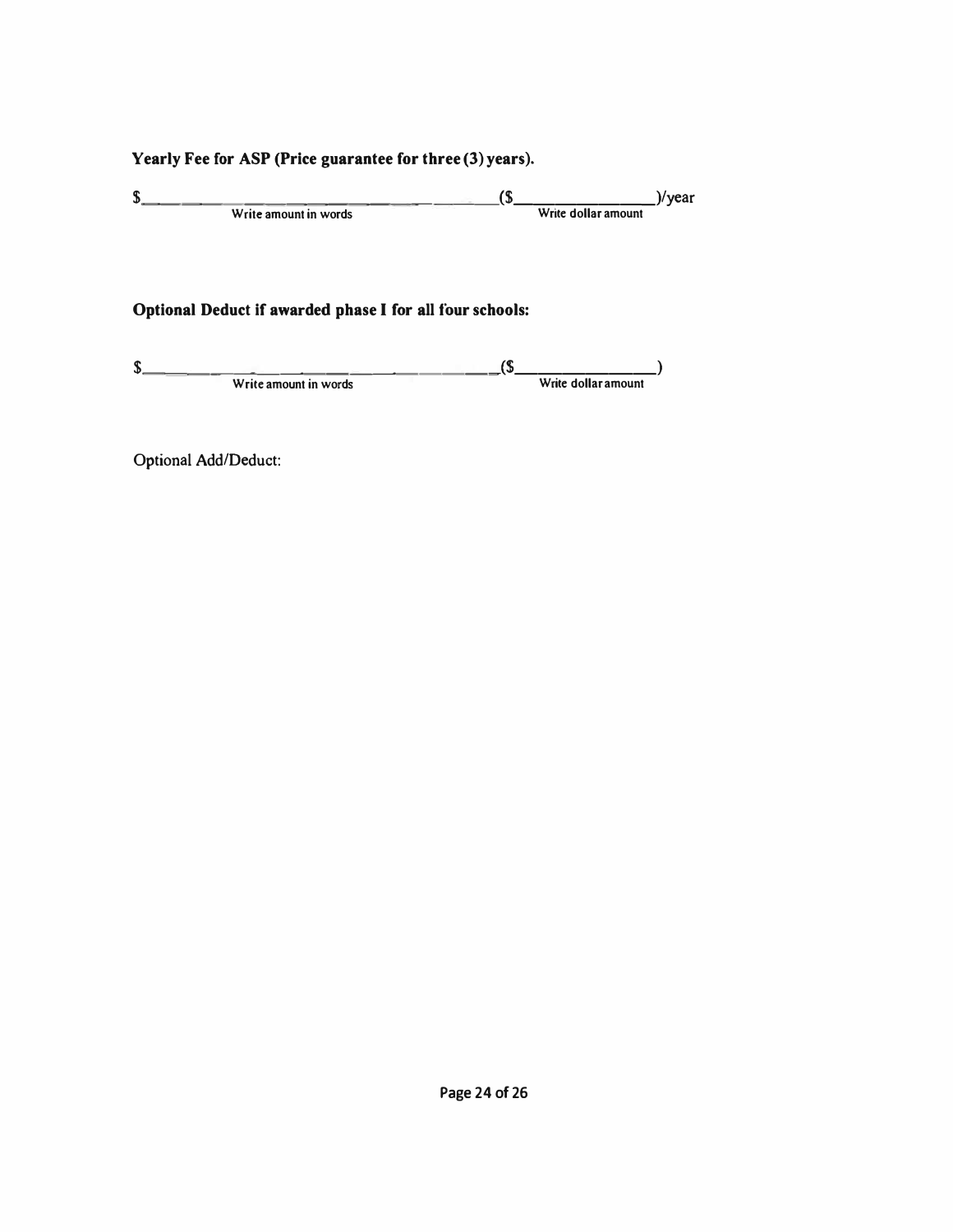|      | 한 사이에서 이 사이 사이 사이 사이트 그 사이트 이 사이트 그 사이트 그 사이트 그 사이트 그 사이트 그 사이트 그 사이트 그 사이트 그 사이트 그 사이트 그 사이트 그 사이트 그 사이트 그 사이트                                                                                                                                                                                                                                   |                               |  |
|------|---------------------------------------------------------------------------------------------------------------------------------------------------------------------------------------------------------------------------------------------------------------------------------------------------------------------------------------------------|-------------------------------|--|
| S    | $\overline{\phantom{a}}$ Write amount in words                                                                                                                                                                                                                                                                                                    | $($ \$<br>Write dollar amount |  |
|      | 지수 있습니다. 그 사람은 그 사람들은 그 사람들은 그 사람들은 그 사람들을 지르며 그 사람들을 지르며 그 사람들을 지르며 그 사람들을 지르며 그 사람들을 지르며 그 사람들을 지르며 그 사람들을 지르며 그 사람들을 지르며 그 사람들을 지르며 그 사람들을 지르며 그 사람들을 지르며 그 사람들을 지르며 그 사람들을 지르며 그 사람들을 지르며 그 사람들을 지르며 그 사람들을 지르며 그 사람들을 지르<br>and the control of the control of the control of the control of the control of the control of the control of the |                               |  |
|      | <u> 1989 - Johann Barn, mars and de format de la provincia de la provincia de la provincia de la provincia de la</u>                                                                                                                                                                                                                              |                               |  |
| #14. | The undersigned authorized representative hereby submits the above bid to the Regional School District                                                                                                                                                                                                                                            |                               |  |
|      | Name of Contractor Entity:                                                                                                                                                                                                                                                                                                                        |                               |  |
|      |                                                                                                                                                                                                                                                                                                                                                   |                               |  |
|      | Print Name and Title:                                                                                                                                                                                                                                                                                                                             |                               |  |

Print Name and Title: